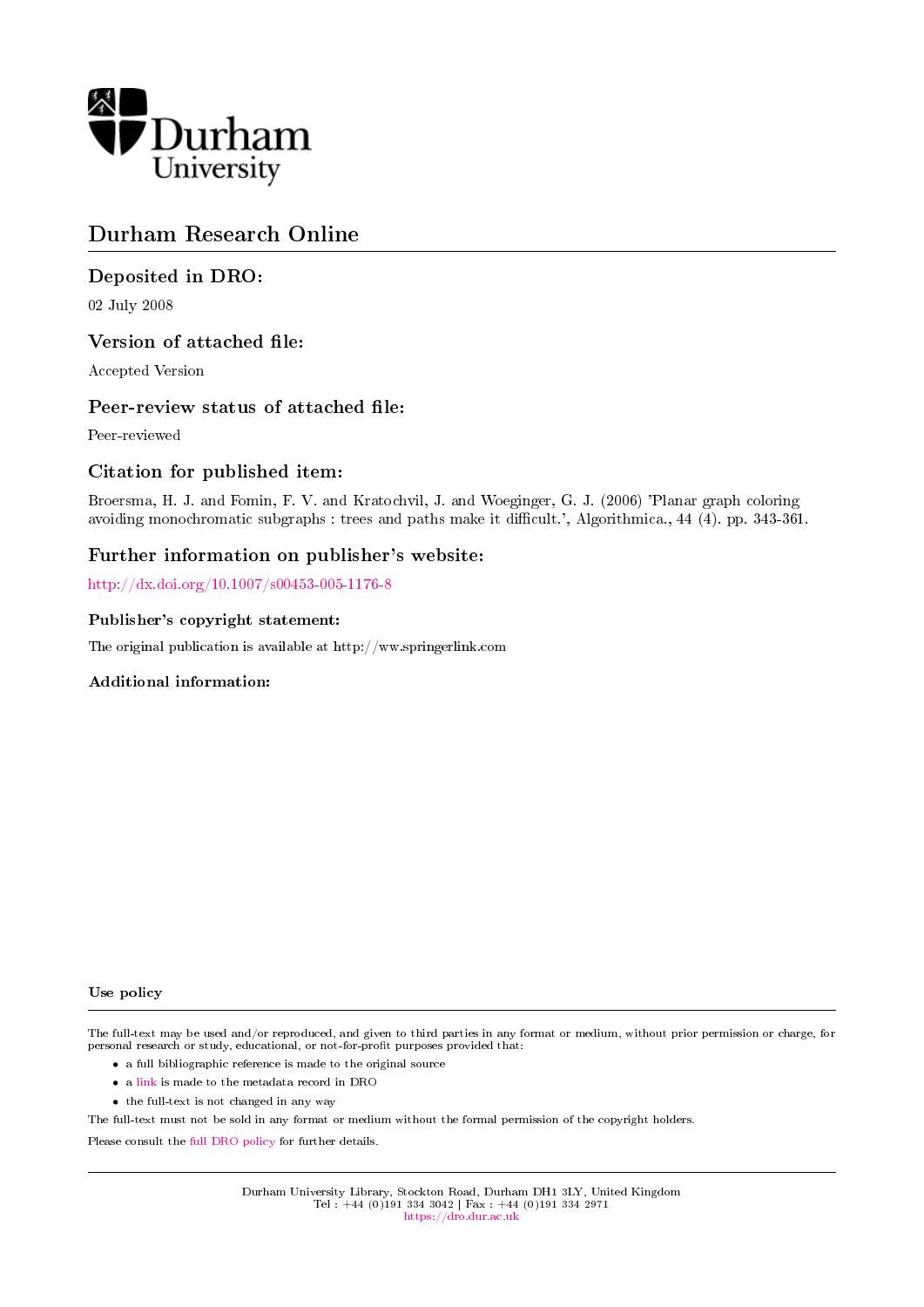# Planar graph coloring avoiding monochromatic subgraphs: trees and paths make it difficult <sup>\*</sup>

Hajo Broersma University of Durham, UK hajo.broersma@durham.ac.uk

Fedor V. Fomin University of Bergen, Norway fomin@ii.uib.no

Jan Kratochvíl Charles University, Czech Republic honza@kam.ms.mff.cuni.cz

Gerhard J. Woeginger Eindhoven University of Technology, The Netherlands gwoegi@win.tue.nl

#### Abstract

We consider the problem of coloring a planar graph with the minimum number of colors so that each color class avoids one or more forbidden graphs as subgraphs. We perform a detailed study of the computational complexity of this problem.

We present a complete picture for the case with a single forbidden connected (induced or non-induced) subgraph. The 2-coloring problem is NP-hard if the forbidden subgraph is a tree with at least two edges, and it is polynomially solvable in all other cases. The 3-coloring problem is NP-hard if the forbidden subgraph is a path with at least one edge, and it is polynomially solvable in all other cases. We also derive results for several forbidden sets of cycles. In particular, we prove that it is NP-complete to decide if a planar graph can be 2-colored so that no cycle of length at most 5 is monochromatic.

Keywords: graph coloring; graph partitioning; forbidden subgraph; planar graph; computational complexity.

#### AMS Subject Classifications: 05C15,05C85,05C17

<sup>∗</sup>An extended abstract was presented at SWAT2002 [5]. The work of HB and FVF is sponsored by NWOgrant 047.008.006. Part of the work was done while FVF a visiting postdoc at DIMATIA-ITI (supported by GAČR 201/99/0242 and by the Ministry of Education of the Czech Republic as project LN00A056). JK acknowledges support by the Czech Ministry of Education as project LN00A056. GJW acknowledges support by the START program Y43-MAT of the Austrian Ministry of Science.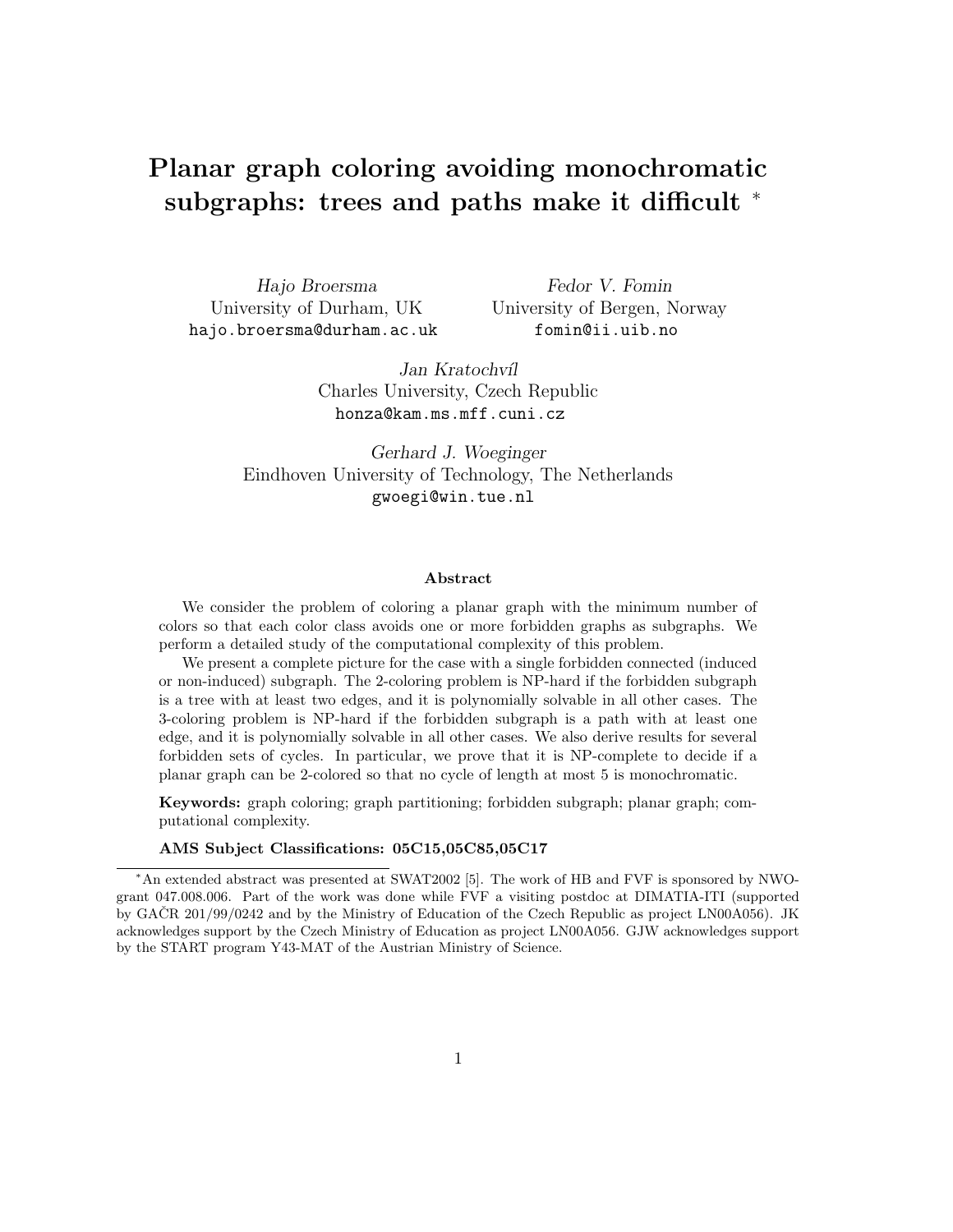## 1 Introduction

We denote by  $G = (V, E)$  a finite undirected and simple graph with  $|V| = n$  vertices and  $|E| = m$  edges. For any non-empty subset  $W \subseteq V$ , the subgraph of G induced by W is denoted by G[W]. A clique of G is a non-empty subset  $C \subseteq V$  such that all the vertices of C are mutually adjacent. A non-empty subset  $I \subseteq V$  is *independent* if no two of its elements are adjacent. An r-coloring of the vertices of G is a partition  $V_1, V_2, \ldots, V_r$  of V; the r sets  $V_j$  are called the *color classes* of the *r*-coloring. An *r*-coloring is *proper* if every color class is an independent set. The *chromatic number*  $\chi(G)$  is the minimum integer r for which a proper r-coloring of G exists.

Evidently, an r-coloring is proper if and only if for every color class  $V_i$ , the induced subgraph  $G[V_j]$  does not contain a subgraph isomorphic to  $P_2$ . (We use  $P_k$  to denote the path on k vertices.) This observation leads to a number of interesting generalizations of the classical graph coloring concept. One such generalization was suggested by Harary [24]: Given a graph property  $\pi$ , a positive integer r, and a graph G, a  $\pi$  r-coloring of G is a (not necessarily proper) r-coloring in which each subgraph induced by a color class has property π. This generalization has been studied for the cases where the graph property π is being acyclic, or planar, or perfect, or a path of length at most  $k$ , or a clique of size at most  $k$ . We refer the reader to the work of Brown & Corneil  $[8, 7, 9]$ , Chartrand *et al.* [11, 12, 13], Farrigua [16] and Sachs [29] for more information on these variants.

In this paper, we will investigate graph colorings where the property  $\pi$  can be defined via some (maybe infinite) list of forbidden induced subgraphs. This naturally leads to the notion of F-free colorings. Let  $\mathcal{F} = \{F_1, F_2, \dots\}$  be the set of so-called forbidden graphs. Throughout the paper we will assume that the set  $\mathcal F$  is non-empty, and that all graphs in  $\mathcal F$ are connected and contain at least one edge. Moreover, to avoid technical difficulties in the proofs we will assume that no graph of  $\mathcal F$  is a proper subgraph of another graph of  $\mathcal F$ . For a graph G, a (not necessarily proper) r-coloring with color classes  $V_1, V_2, \ldots, V_r$  is called weakly F–free, if for all  $1 \leq j \leq r$ , the graph  $G[V_j]$  does not contain any graph from F as an *induced* subgraph. Similarly, we say that an r-coloring is *strongly*  $\mathcal{F}-$ *free* if  $G[V_i]$  does not contain any graph from  $\mathcal F$  as an (induced or non-induced) subgraph. The smallest possible number of colors in a weakly (respectively, strongly)  $\mathcal F$ -free coloring of a graph G is called the weakly (respectively, strongly) F-free chromatic number; it is denoted by  $\chi^W(\mathcal{F}, G)$  (respectively, by  $\chi^{\scriptscriptstyle S}({\cal F},G)).$ 

In the cases where  $\mathcal{F} = \{F\}$  consists of a single graph F, we will sometimes simplify the notation and not write the curly brackets: We will write  $F$ -free short for  $\{F\}$ -free,  $\chi^W(F, G)$  short for  $\chi^W(\{F\}, G)$ , and  $\chi^S(F, G)$  short for  $\chi^S(\{F\}, G)$ . With this notation  $\chi(G) = \chi^S(P_2, G) = \chi^W(P_2, G)$  holds for every graph G, and hence also

$$
\chi^W(\mathcal{F}, G) \leq \chi^S(\mathcal{F}, G) \leq \chi(G).
$$

It is easy to construct examples where both inequalities are strict. For instance, for  $\mathcal{F} = \{P_3\}$ (the path on three vertices) and  $G = C_3$  (the cycle on three vertices) we have  $\chi(G) = 3$ ,  $\chi^S(P_3, G) = 2$ , and  $\chi^W(P_3, G) = 1$ .

Our main concern in the paper are planar graphs. Recall that a graph is planar if it can be drawn in the (Euclidean) plane without intersections of edges. Such a drawing is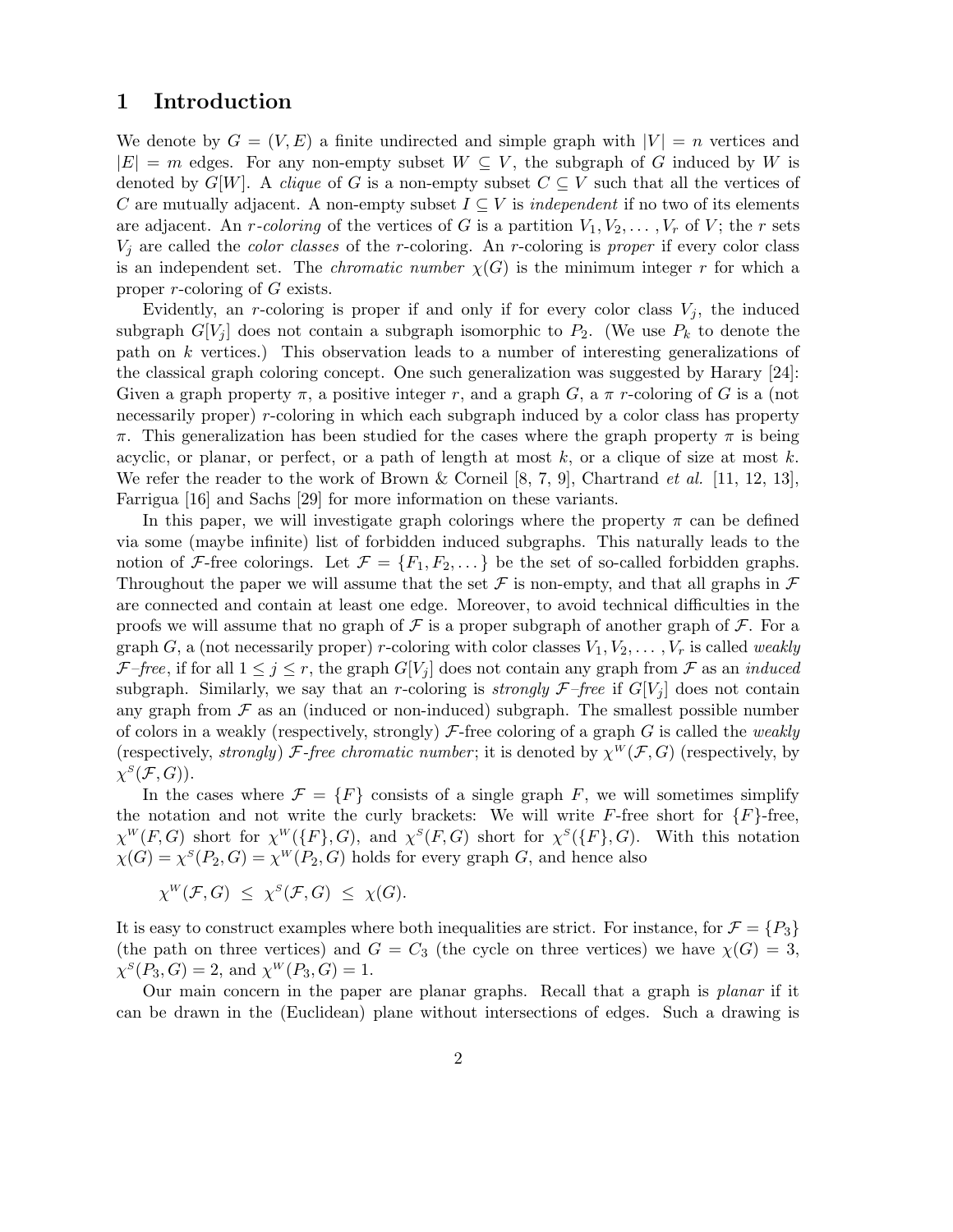referred to as a *plane* graph. Hence a graph  $G$  is planar if and only if there exists a plane graph isomorphic to  $G$ . A planar graph is called *outerplanar* if it has a drawing such that all vertices lie on the boundary of the unbounded face (this face is usually referred to as the outer face).

#### 1.1 Previous results

The literature contains quite a number of papers on weakly and strongly  $\mathcal{F}$ -free colorings of graphs. One of the most general results is due to Achlioptas [1]: For any graph  $F$  with at least three vertices and for any  $r \geq 2$ , the problem of deciding whether a given input graph has a weakly F-free r-coloring is NP-hard. We often use weakly (strongly)  $\mathcal F$ -free r-coloring as shorthand for the corresponding decision problem.

The special case of weakly  $P_3$ -free coloring is known as the *subcoloring problem* in the literature. It has been studied by Broere & Mynhardt [4], by Albertson, Jamison, Hedetniemi & Locke [2], by Fiala, Jansen, Le & Seidel [18], Gimbel & Hartman [21], and by Broersma, Fomin, Nešetřil  $&$  Woeginger [6]. We will further utilize especially the following result:

Proposition 1.1. [Fiala, Jansen, Le & Seidel [18]] Weakly P3-free 2-coloring is NP-hard for triangle-free planar graphs.

A (1, 2)-subcoloring of G is a partition of V into two sets  $S_1$  and  $S_2$  such that  $S_1$  induces an independent set and  $S_2$  induces a subgraph consisting of a matching and some (possibly no) isolated vertices. Le  $\&$  Le [27] proved that recognizing if a graph is  $(1, 2)$ -subcolorable is NP-hard even for cubic triangle-free planar graphs.

The case of weakly  $P_4$ -free coloring has been investigated by Gimbel & Nešetřil [22] who study the problem of partitioning the vertex set of a graph into induced cographs. Since cographs are exactly the graphs without an induced  $P_4$ , the graph parameter studied in [22] equals the weakly  $P_4$ -free chromatic number of a graph. In [22] it is proved that the problems of deciding  $\chi^W(P_4, G) \leq 2$ ,  $\chi^W(P_4, G) = 3$ ,  $\chi^W(P_4, G) \leq 3$  and  $\chi^W(P_4, G) = 4$  all are NPhard and/or coNP-hard for planar graphs. The work of Hoàng & Le  $[25]$  on weakly  $P_4$ -free 2-colorings was motivated by the Strong Perfect Graph Conjecture. Among other results, they show that weakly  $P_4$ -free 2-coloring is NP-hard for comparability graphs.

A notion that is closely related to strongly  $F$ -free r-coloring is the so-called *defective* graph coloring. A defective  $(k, d)$ -coloring of a graph is a k-coloring in which each color class induces a subgraph with maximum degree at most d. Defective colorings have been studied for example by Archdeacon [3], by Cowen, Cowen & Woodall [14], and by Frick & Henning [19]. Cowen, Goddard & Jesurum [15] have shown that the defective (3, 1)-coloring problem and the defective  $(2, d)$ -coloring problem for any  $d \geq 1$  are NP-hard even for planar graphs. We observe that for any k, defective  $(k, 1)$ -coloring is equivalent to strongly  $P_3$ -free k-coloring, and hence we derive the following proposition.

Proposition 1.2. [Cowen, Goddard & Jesurum [15]]

(i) Strongly  $P_3$ -free 2-coloring is NP-hard for planar graphs.

(ii) Strongly  $P_3$ -free 3-coloring is NP-hard for planar graphs.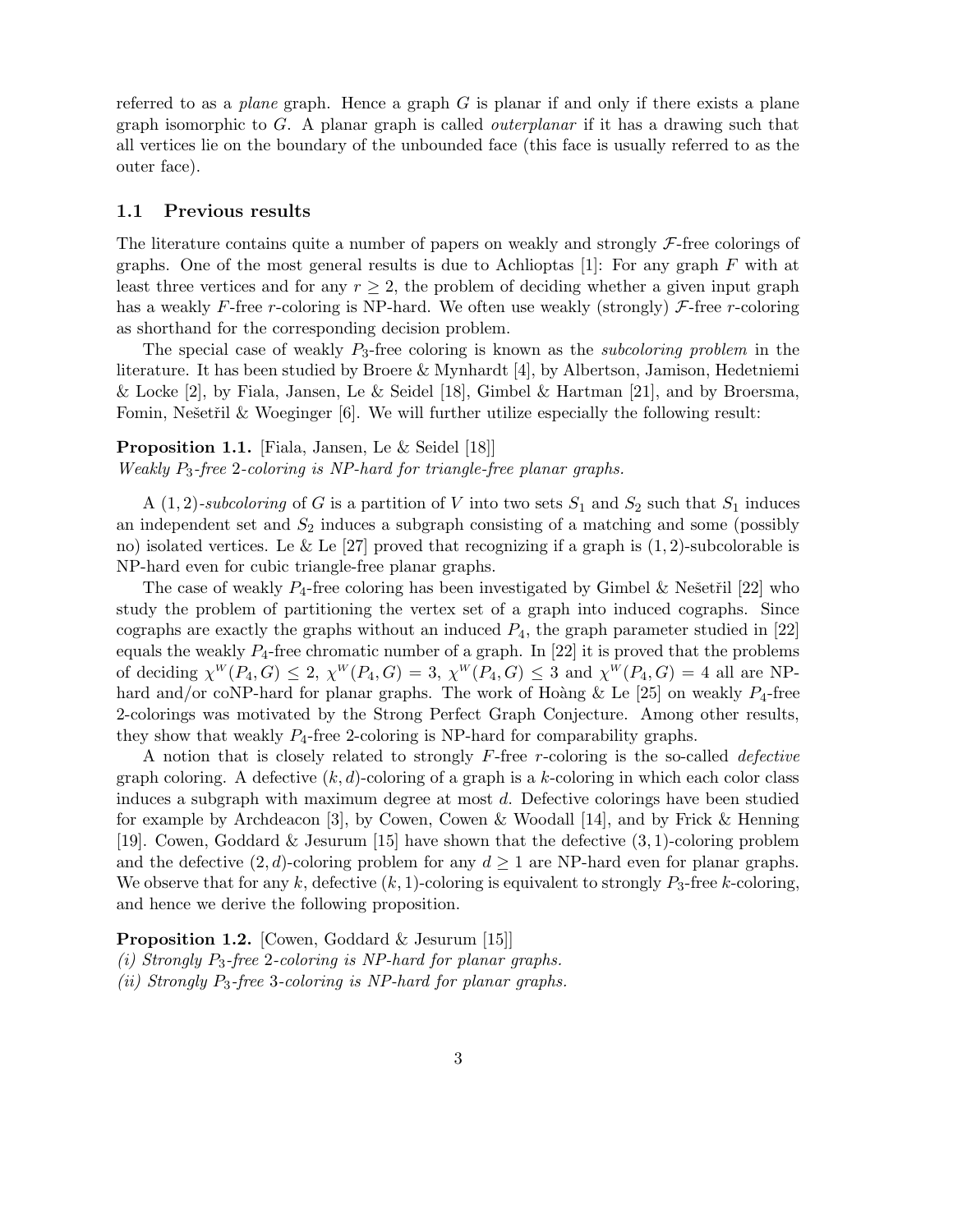#### 1.2 Our results

We perform a complexity study of weakly and strongly  $\mathcal{F}\text{-free}$  coloring problems for planar graphs. By the Four Color Theorem, every planar graph G satisfies  $\chi(G) \leq 4$ . Consequently, every planar graph also satisfies  $\chi^W(\mathcal{F}, G) \leq 4$  and  $\chi^S(\mathcal{F}, G) \leq 4$ , and so we may concentrate on 2-colorings and on 3-colorings. For the case of a single forbidden subgraph, we obtain the following results for 2-colorings:

- If the forbidden (connected) subgraph  $F$  is not a tree, then *every* planar graph is strongly and hence also weakly  $F$ -free 2-colorable. Therefore, the corresponding decision problems are trivially solvable.
- If the forbidden subgraph  $F = P_2$ , then F-free 2-coloring is equivalent to proper 2coloring. It is well-known that this problem is polynomially solvable.
- If the forbidden subgraph is a tree  $T$  with at least two edges, then both weakly and strongly T-free 2-colorings are NP-hard for planar graphs. Hence, these problems are intractable.

For 3-colorings with a single forbidden subgraph, we obtain the following results:

- If the forbidden (connected) subgraph  $F$  is not a path, then *every* planar graph is strongly and hence also weakly F-free 3-colorable. Hence, the corresponding decision problems are trivially solvable.
- For every path P with at least one edge, both weakly and strongly P-free 3-colorings are NP-hard for planar graphs. Hence, these problems are intractable.

Moreover, we derive several results for 2-colorings with certain forbidden sets of cycles.

- For the forbidden set  $\mathcal{F}_{345} = \{C_3, C_4, C_5\}$ , both weakly and strongly  $\mathcal{F}_{345}$ -free 2-colorings are NP-hard for planar graphs. In fact for any finite set  $\mathcal{F}_{\geq 345} \supseteq \{C_3, C_4, C_5\}$  of cycles, both weakly and strongly  $\mathcal{F}_{\geq 345}$ -free 2-colorings are NP-hard for planar input graphs.
- Also for the forbidden set  $\mathcal{F}_{cycle}$  of all cycles, both weakly and strongly  $\mathcal{F}_{cycle}$ -free 2colorings are NP-hard for planar graphs.
- For the forbidden set  $\mathcal{F}_{odd}$  of all cycles of odd lengths, every planar graph is strongly and hence also weakly  $\mathcal{F}_{odd}$ -free 2-colorable. This follows from (in fact, it is equivalent to) the Four Color Theorem.

## 2 The machinery for establishing NP-hardness

Throughout this section, let  $\mathcal F$  denote some fixed set of forbidden planar subgraphs. We assume that all graphs in  $\mathcal F$  are connected and contain at least two edges. We also assume that no graph of  $\mathcal F$  is a (not necessarily induced) proper subgraph of another graph from  $F$ . We will develop a generic NP-hardness proof for certain types of weakly and strongly  $F$ -free 2-coloring problems. The crucial concept is the so-called *equalizer* gadget. Before we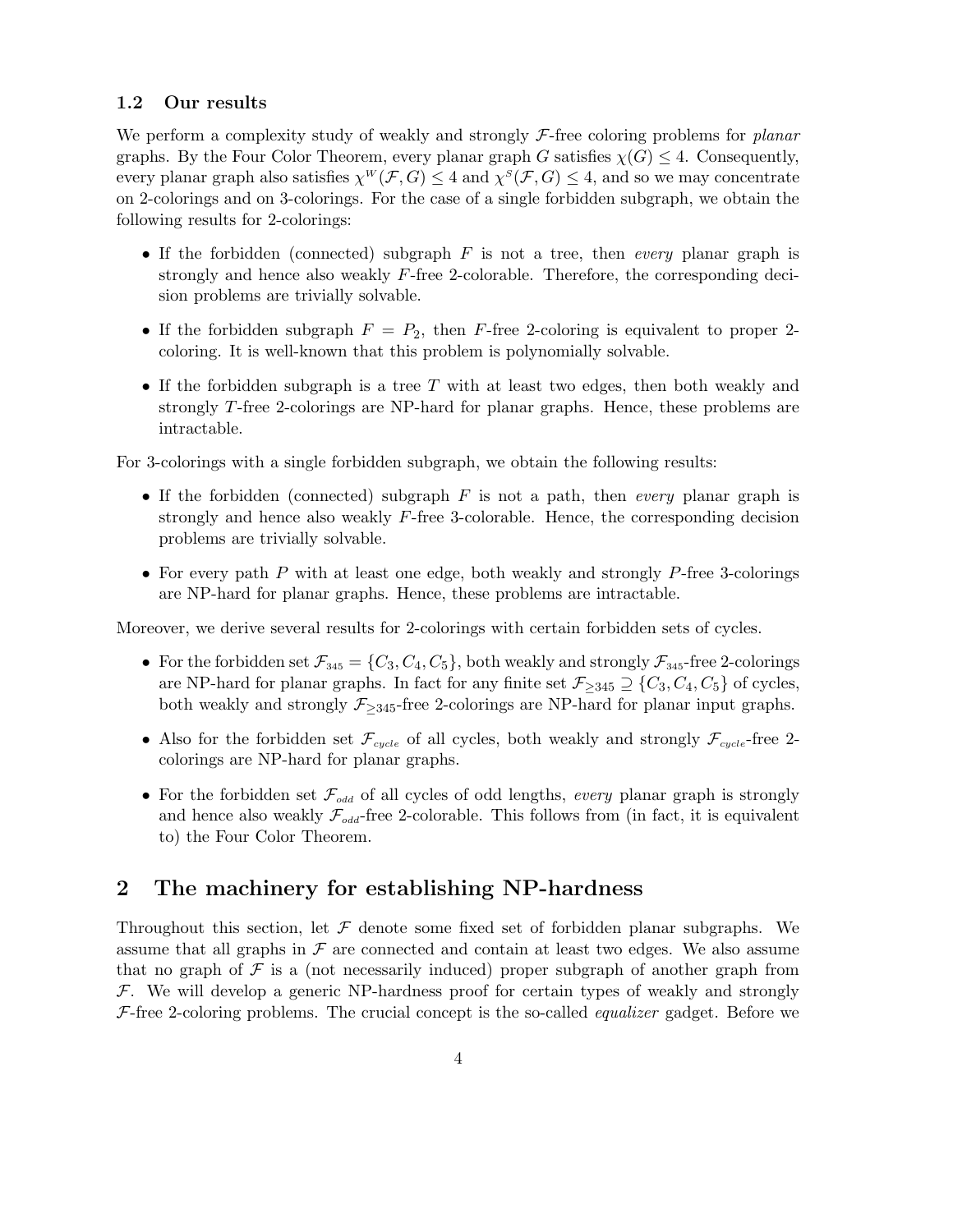define this gadget, let us introduce the following technical concept of crossing graphs. We note that we distinguish between planar graphs and plane graphs (the latter being particular nonintersecting drawings of abstract planar graphs), but we use the same notation for a plane graph and its underlying abstract (planar) graph. When talking about more than one graph, we use subscripts to distinguish their vertex and edge sets (i.e.,  $V_G$  and  $E_G$  denote the vertex and edge sets of a graph  $G$ ).

**Definition 2.1.** Given a plane graph G with outer face C and a set  $S \subseteq V_G$  of vertices on the boundary of C (referred to as *contact points*), we say that another plane graph H is crossing G if the following assertions hold:

- 1.  $G \cup H$  is a plane graph (i.e., no edge of G crosses any edge of H in the simultaneous drawing of  $G$  and  $H$ ),
- 2. all edges of  $E_H \setminus E_G$  are drawn in C,
- 3. no edge of  $E_H \setminus E_G$  is incident with a vertex of  $V_G \setminus S$ ,
- 4.  $V_H \cap (V_G \setminus S) \neq \emptyset$ .

If G is a plane graph with a set S of contact points, we say that a planar graph  $H$  may cross G if some nonintersecting planar drawing of a graph isomorphic to H is crossing G.

In the left half of Figure 1 the graph H induced by the vertices  $b_2$ , c and d is crossing the graph G induced by the vertices the  $a, b_1, b_2, b_3$  and c with  $S = \{c\}.$ 

#### Definition 2.2. (Equalizer)

An  $(a, b)$ -equalizer for F is a plane graph E with two nonadjacent contact points a and b on the boundary of the outer face, which satisfies the following properties:

- (i) In every weakly F-free 2-coloring of  $\mathcal{E}$ , a and b receive the same color.
- (ii) There exists a strongly  $\mathcal{F}\text{-free}$  2-coloring of  $\mathcal E$  such that a and b receive the same color, whereas no monochromatic copy of a graph in  $\mathcal F$  may cross  $\mathcal E$ . Such a coloring is called a *good* 2-coloring of  $\mathcal{E}$ .

The graph  $\mathcal E$  in the right half of Figure 1 is an  $(a, b)$ -equalizer for  $P_3$ . In every weakly  $P_3$ free 2-coloring of  $\mathcal E$  the vertices a and b should receive the same color; otherwise a monochromatic  $P_3$  is unavoidable if we extend the 2-coloring. A good coloring of  $\mathcal E$  can be obtained by assigning a and b the same color and all remaining vertices of  $\mathcal E$  the other color.

To better understand the definition of an equalizer  $\mathcal{E}$ , let us remark right away that if  $\mathcal{F}$ contains a graph with a leaf, then an  $\mathcal{F}\text{-free}$  2-coloring of  $\mathcal E$  is good if and only if all neighbors of the contact points in  $\mathcal E$  have the color that is not assigned to the contact points.

The rest of this section is devoted to the proof of the following (technical) main theorem. This theorem is going to generate a number of NP-hardness statements in the subsequent sections of the paper.

**Theorem 2.3.** Let  $\mathcal F$  be a set of connected planar graphs that all contain at least two edges, such that no graph of  $\mathcal F$  is a proper subgraph of another graph of  $\mathcal F$ . Suppose that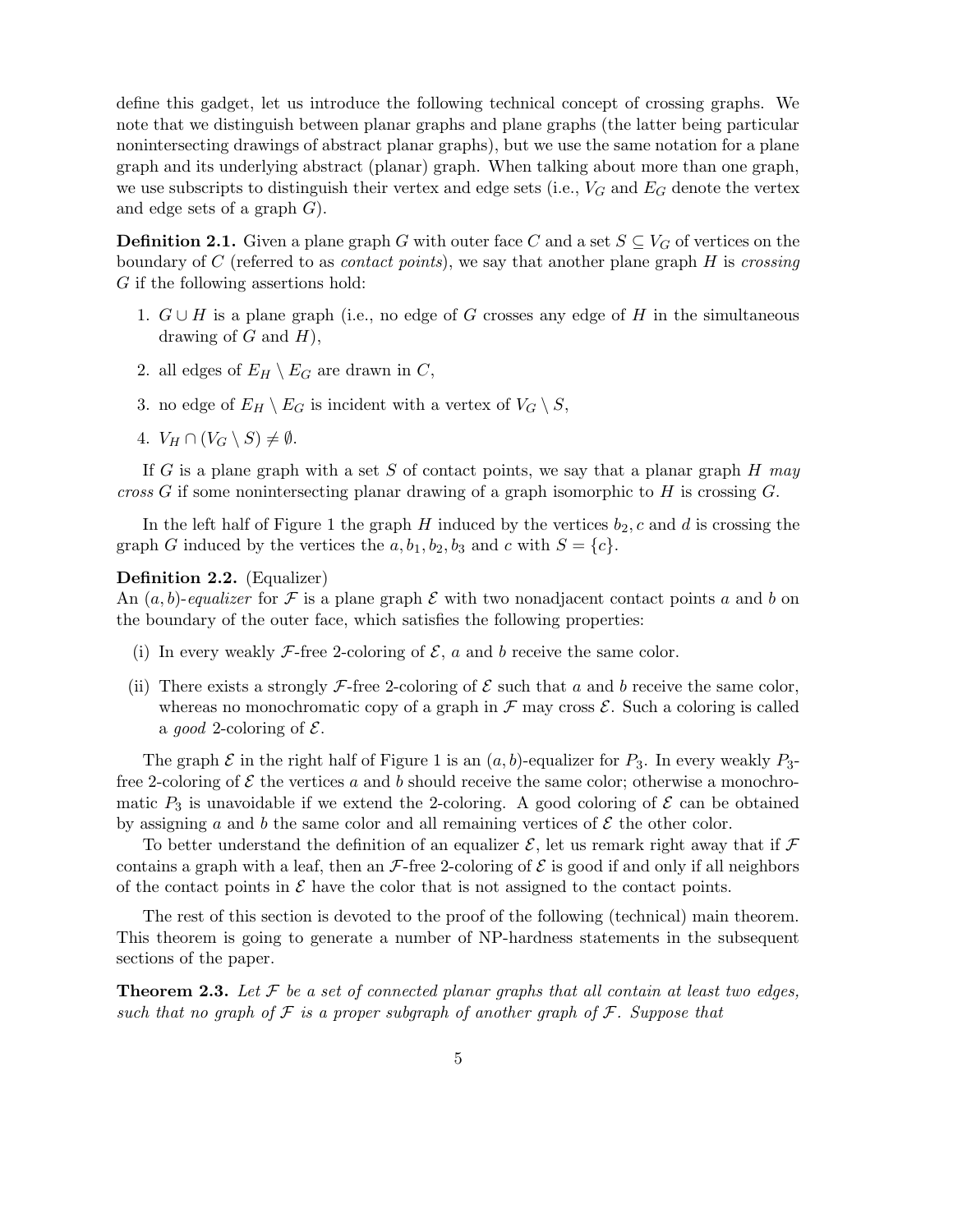

Figure 1: Examples to illustrate Definitions 2.1 and 2.2.

- $\bullet$   $\mathcal F$  contains a graph on at least four vertices with a cut vertex, or a 2-connected graph with a planar embedding with at least five vertices on the boundary of the outer face;
- there exists an  $(a, b)$ -equalizer for  $\mathcal{F}$ .

Then deciding weakly  $\mathcal{F}\text{-}$  free 2-colorability and deciding strongly  $\mathcal{F}\text{-}$  free 2-colorability are NPhard problems for planar input graphs.

We postpone the proof of Theorem 2.3 to Section 2.2, but first introduce some additional tools.

#### 2.1 Gadgets for the NP-hardness proof

We will design a series of gadgets that all use the equalizer gadget as an atomic component. In all constructions, the only connections between an equalizer and the rest of the constructed graph will always be via the contact points. The use of the equalizer gadget is justified (and motivated) by the following lemma.

**Lemma 2.4.** Consider a nontrivial planar graph H and an edge  $xy \in E_H$ . Let the graph  $H^+$  result from H by adding a vertex-disjoint copy  $\mathcal E$  of an  $(a, b)$ -equalizer to H and then identifying vertex x with contact point a, and vertex y with contact point b.

Then  $H^+$  is a planar graph, and  $H^+$  has a strongly/weakly  $\mathcal F$ -free 2-coloring if and only if H has a strongly/weakly  $\mathcal{F}\text{-free}$  2-coloring in which x and y both receive the same color.

*Proof.* Since  $\mathcal E$  is a plane graph with a and b on the boundary of the outer face,  $H^+$  is also planar and it has a nonintersecting drawing such that all edges of  $H$  are drawn in the outer face of  $\mathcal{E}$ . For the proof of the 'only if' part, observe that every strongly/weakly  $\mathcal{F}$ free 2-coloring of  $H^+$  induces a strongly/weakly *F*-free 2-coloring of H. By property (i) in Definition 2.2, this induced coloring assigns the same color to x and y. For the proof of the 'if' part, we construct a strongly/weakly  $\mathcal{F}$ -free 2-coloring of  $H^+$ : We use the strongly/weakly F-free 2-coloring for the subgraph H, and we color the  $(a, b)$ -equalizer E using a good coloring in the sense of property (ii) in Definition 2.2.  $\Box$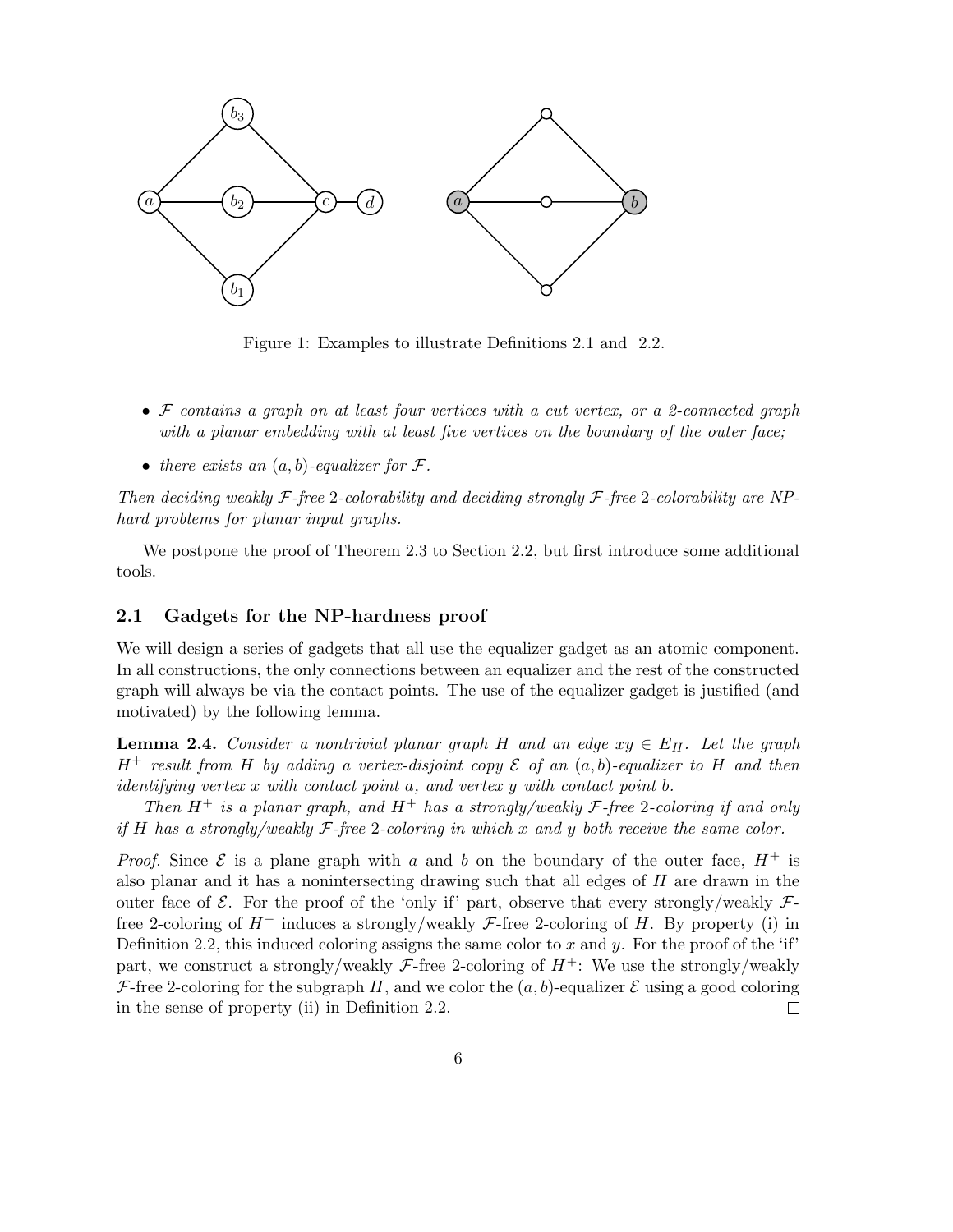**The negator gadget.** An  $(a, b)$ -negator for F is a plane graph N with two nonadjacent contact points a and b on the boundary of the outer face, which satisfies the following properties:

- (i) In every weakly  $\mathcal{F}\text{-free}$  2-coloring of  $\mathcal{N}, a$  and b receive different colors.
- (ii) There exists a strongly  $\mathcal{F}\text{-free}$  2-coloring of  $\mathcal N$  such that a and b receive different colors, whereas no monochromatic copy of a graph in  $\mathcal F$  may cross  $\mathcal N$ . Such a coloring is called a *good* 2-coloring of N.

Next we show how to construct such an  $(a, b)$ -negator from  $(a, b)$ -equalizers. We choose an arbitrary graph  $F \in \mathcal{F}$ , and take some fixed planar embedding of F to form the so-called skeleton of the negator. Let  $a'$  and  $b'$  denote two vertices on the boundary of the outer face of F. We partition  $V_F$  into two disjoint sets  $V_1$  and  $V_2$  in such a way that both  $F[V_1]$  and  $F[V_2]$ (the subgraphs of F induced by  $V_1$  and  $V_2$ ) are connected, and so that  $a' \in V_1$  and  $b' \in V_2$ . For every edge  $xy \in E_{F[V_1]} \cup E_{F[V_2]}$ , we add an equalizer between x and y exactly in the way we described in Lemma 2.4. We introduce a new vertex a and connect it by an equalizer to  $a'$ ; we create a new vertex  $b$  and connect it by an equalizer to  $b'$ . This completes the construction of N. To see that (i) is fulfilled, consider some weakly  $\mathcal{F}$ -free 2-coloring of N. Suppose that a and b receive the same color. Then the equalizers enforce that this color propagates to all vertices in the skeleton, and this yields a monochromatic induced copy of  $F$ , a contradiction. To see that (ii) is fulfilled, we may color  $\{a\} \cup V_1$  with one color, and  $\{b\} \cup V_2$  with the other color. The vertices inside the equalizer gadgets may be colored using a good coloring in the sense of Definition 2.2.(ii). Any monochromatic copy of a graph  $F' \in \mathcal{F}$  would either contain some edges of some equalizer gadget (which is impossible by the goodness of the equalizer coloring) or be a subgraph of  $F[V_1]$  or  $F[V_2]$  (which is impossible by the assumption we made on  $\mathcal{F}$ ).

In our constructions, the negator gadget will be used similarly as the equalizer gadget as described in Lemma 2.4. While the equalizer gadget can be used to enforce that a pair of vertices receives the same color, with the help of the negator gadget we can enforce that a pair of adjacent vertices in some planar graph must receive different colors in any weakly  $F$ -free 2-coloring. We omit the details since the counterpart of Lemma 2.4 with respect to negators and its proof are straightforward variations on Lemma 2.4 and its proof.

For our NP-hardness proof (of Theorem 2.3) we need two additional gadgets.

The clause gadget with four contact points. The gadget  $C_4(a, b, c, d)$  is a plane graph C with pairwise nonadjacent contact points a, b, c and d that lie in this (cyclic) ordering on the boundary of the outer face of  $\mathcal{C}$ . It has the following properties:

- (i) In every weakly  $\mathcal{F}\text{-free}$  2-coloring of C, not all four contact points receive the same color.
- (ii) Any 2-coloring of the four contact points that uses both colors, can be extended to a strongly F-free 2-coloring of the gadget  $\mathcal{C}$ , in such a way that no monochromatic copy of a graph in  $\mathcal F$  may cross  $\mathcal C$ . Such a coloring is called a good 2-coloring of  $\mathcal C$ .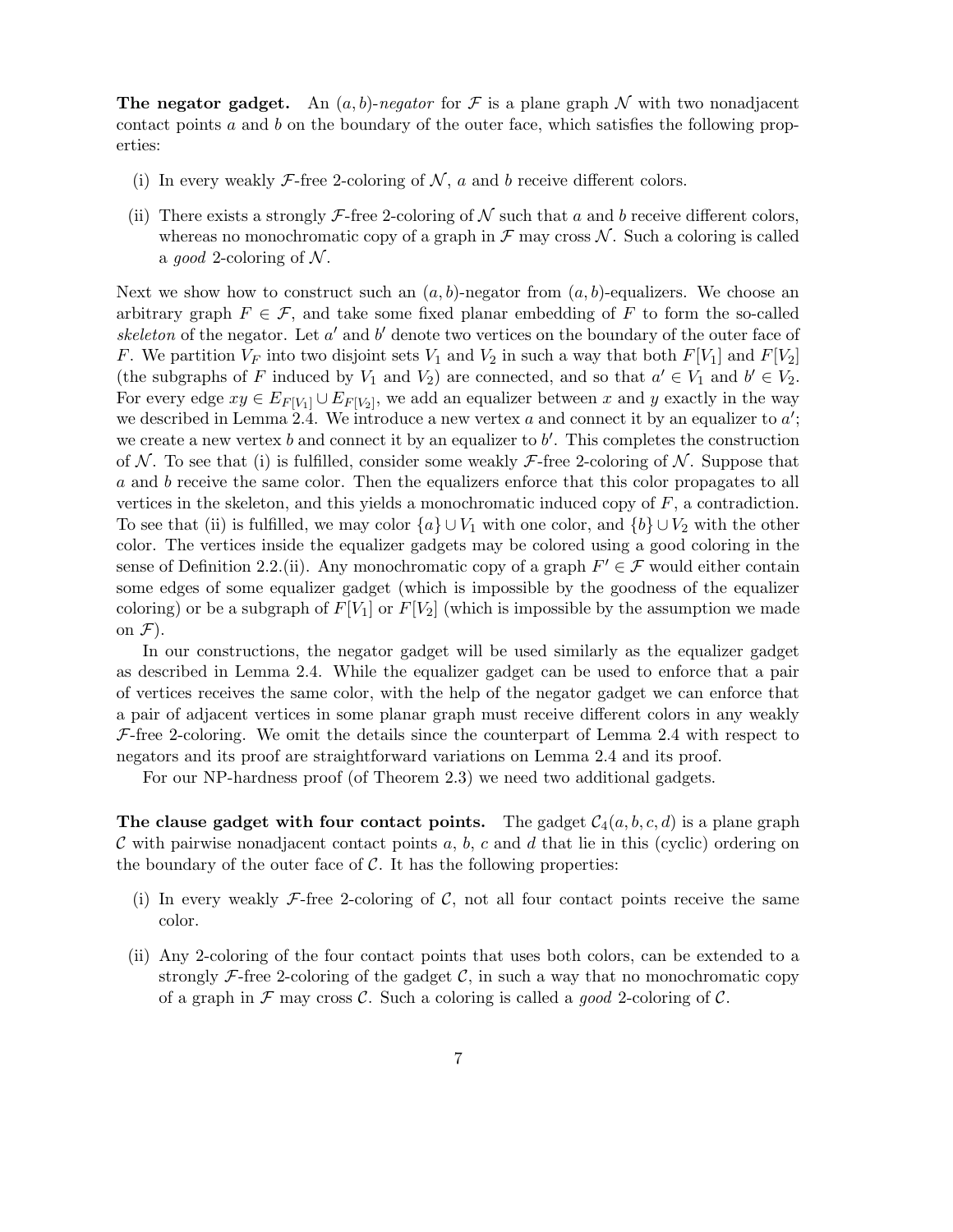Now let us construct such a clause gadget  $C_4(a, b, c, d)$ . Suppose we are in the case assumed in Theorem 2.3. Hence the set  $\mathcal F$  contains some graph  $F$  that can be planarly embedded such that there are four vertices  $a', b', c', d'$  on the boundary of the outer face. We choose this plane graph  $F$  to form the skeleton of the clause gadget. We create four new vertices  $a, b, c$ , and d. Each of these new vertices is connected by an equalizer to its corresponding primed vertex on the outer face of the skeleton. The vertices in the skeleton are partitioned into four components (with connecting edges between them) such that  $a', b', c', d'$  end up in different components. Within each component, we introduce equalizers along every edge in the way we described in Lemma 2.4. This completes the construction.

By now it is routine to verify that the construction indeed fulfills the two properties (i) and (ii). We leave the details to the reader.

The clause gadget with five contact points. The gadget  $C_5(a, b, c, d_1, d_2)$  is a plane graph  $C$  with pairwise nonadjacent contact points  $a, b, c, d_1$ , and  $d_2$  that lie in the (cyclic) ordering  $a - b - d_1 - c - d_2$  on the boundary of the outer face of C. It has the following properties:

- (i) In every weakly F-free 2-coloring of C, the vertices  $d_1$  and  $d_2$  receive the same color, and at least one of the vertices  $a, b, c$  receives the opposite color.
- (ii) Any 2-coloring of the five contact points that assigns the same color to  $d_1$  and  $d_2$ , and the opposite color to at least one of a, b, c, can be extended to a strongly  $\mathcal{F}$ -free 2coloring of the gadget C, in such a way that no monochromatic copy of a graph in  $\mathcal F$ may cross  $\mathcal{C}$ . Such a coloring is called a good 2-coloring of  $\mathcal{C}$ .

Suppose we are in the case assumed in Theorem 2.3, hence the set  $\mathcal F$  contains a graph on at least four vertices with a cut vertex, or a 2-connected graph with a planar embedding with at least five vertices on the boundary of the outer face.

Let us first discuss the case of a graph  $F \in \mathcal{F}$  with a cut vertex d'. The skeleton of  $\mathcal{C}_5(a, b, c, d_1, d_2)$  is formed by a planar embedding of F where d' is on the boundary of the outer face. Choose three vertices  $a'$ ,  $b'$ ,  $c'$  that all lie on the boundary of the outer face, and that do not belong to the same component of  $F - d'$ , such that we can move around the boundary of the outer face starting at  $a'$ , then moving to b', then to d', then to c', then to d'again, and then returning to a' (maybe meeting other vertices, including d'and b', in between). For example, if  $F = K_{1,k}$  is a star with  $k \geq 3$  leaves, we choose d' as the center, and  $a'$ ,  $b'$  and  $c'$  as three successive end vertices in a cyclic ordering in a planar embedding of F. We can move around the boundary of the outer face from  $a'$  (via  $d'$ ) to  $b'$ , then to  $d'$  and to  $c'$ , and back to  $a'$  via  $d'$  (and alternating between  $d'$  and the possible other end vertices if  $k \geq 3$ ). The other cases are similar. We create five new vertices a, b, c, d<sub>1</sub>, and  $d_2$ , and we connect them by equalizers to  $a'$ ,  $b'$ ,  $c'$ ,  $d'$ , and  $d'$ , respectively, at the place where we hit the primed vertices in the above ordering  $a' - b' - d' - c' - d'$  while moving around the boundary of the outer face in the way we described. The vertices in the skeleton are partitioned into four components such that  $a'$ ,  $b'$ ,  $c'$ ,  $d'$  end up in different components. Within each component, we introduce equalizers along every edge in the way we described in Lemma 2.4. This completes the construction for the first case.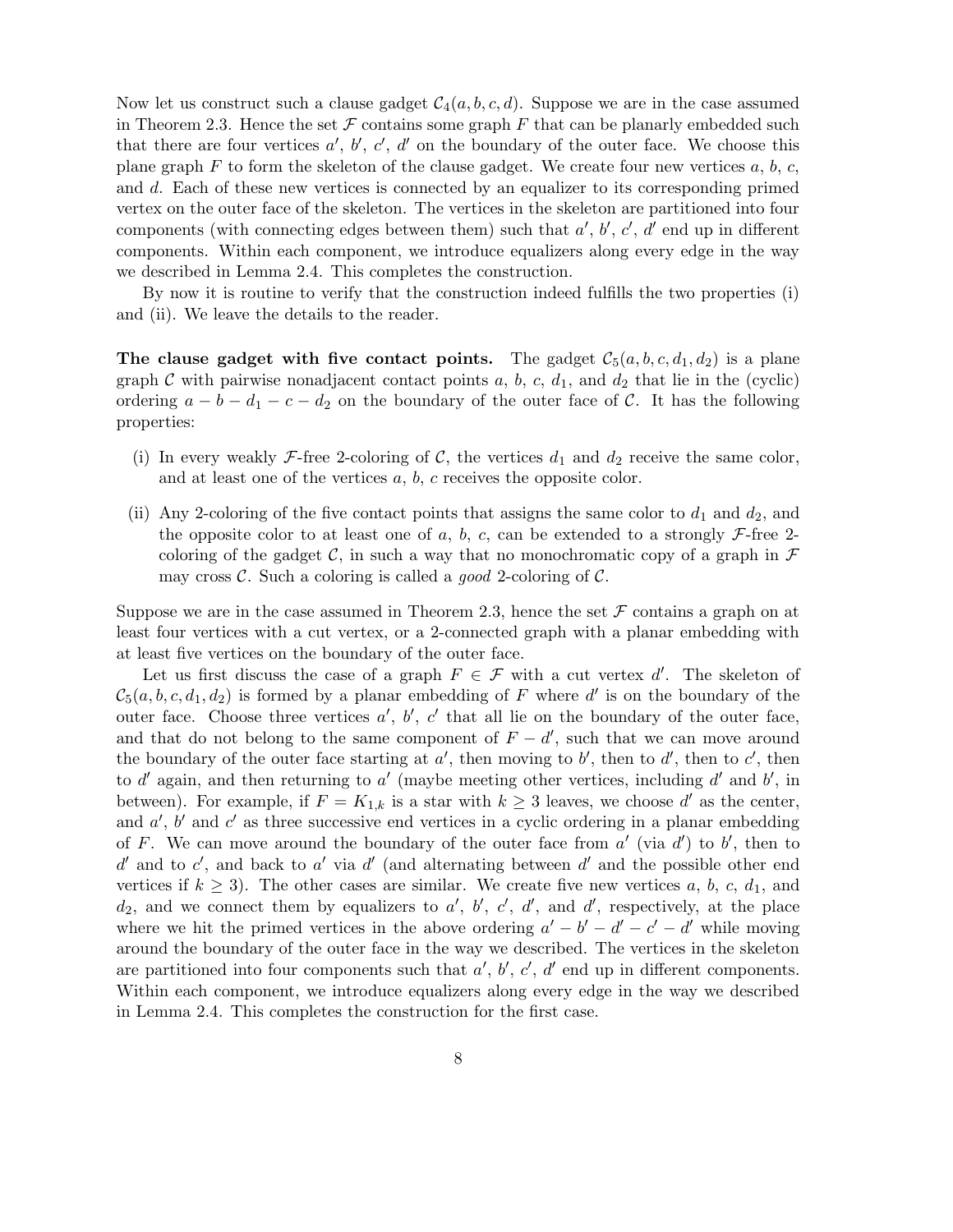Next we discuss the case of a 2-connected planar graph  $F \in \mathcal{F}$  that has a planar embedding with at least five vertices on the boundary of the outer face. We use such an embedding as the skeleton of  $C_5(a, b, c, d_1, d_2)$ . Consider the cycle C that forms the boundary of the outer face. Choose five vertices  $v_0 - v_1 - v_2 - v_3 - v_4$  in this order along C. Because all these v-vertices are on the outer face, only two subcases are possible.

- (Subcase 1) There is a face D inside C that touches all these v-vertices. Then we choose two nonadjacent vertices  $d'_1$  and  $d'_2$  from these five and three additional appropriate vertices  $a', b', c'$  from C such that the cyclic ordering along the cycle C is  $a' - b' - d'_1$  $c' - d'_2$ . Then we connect  $d'_1$  and  $d'_2$  by an equalizer that is put inside D. Notice that in the graph  $F - \{d'_1, d'_2\}$  the vertex  $c'$  is in a component different from the component containing  $a'$  or  $b'$ .
- (Subcase 2) There is an i and a path  $P$  (possibly just one edge) internally-disjoint from C that connects two vertices  $v_i$  and  $v_{i+3}$  (where the indices are taken modulo 5). We put  $d_1' = v_i$ ,  $d_2' = v_{i+3}$  and call the remaining three v-vertices  $a'$ ,  $b'$ ,  $c'$  in such a way that the cyclic ordering along C is  $a'-b'-d'_1-c'-d'_2$ . For every edge of P we connect its incident vertices by an equalizer. Again notice that in the graph  $F - V_P$  the vertex  $c'$  is in a component different from the component containing  $a'$  or  $b'$ .

In either subcase, we create five new vertices  $a, b, c, d_1, d_2$ , and connect them by equalizers to their corresponding primed vertices on the outer face of the skeleton. Finally, we partition the vertices of the skeleton into five connected subgraphs, each containing one of the vertices  $a', b', c', d'_1, d'_2$ , and we introduce equalizers along the edges of these subgraphs as in Lemma 2.4. This completes the construction.

It can be verified that this construction in both cases and subcases indeed fulfills the two properties (i) and (ii).

#### 2.2 The NP-hardness argument

Now we prove Theorem 2.3. The proof will be done by a reduction from an NP-hard variant of the 3-satisfiability problem: Let  $\Phi$  be a Boolean formula in conjunctive normal form over a set X of logical variables; every clause in  $\Phi$  contains exactly three variables. With  $\Phi$  we associate a graph  $Q_{\Phi}$ . The vertices of  $Q_{\Phi}$  are the clauses and the variables in  $\Phi$ . There are two types of edges in  $Q_{\Phi}$ . The first type belongs to a cycle that spans all the clauses in some ordering. The second type connects a variable  $x \in X$  to a clause  $\phi \in \Phi$  if and only if x or  $\bar{x}$  occurs as a literal in  $\phi$ . We call a formula  $\Phi$  planar if for some choice of the cycle spanning all the clauses of  $\Phi$  the associated graph  $Q_{\Phi}$  is planar. Fellows *et al.* [17] proved that the restriction of the 3-satisfiability problem to planar formulae is NP-hard. (To be precise, they only show the NP-hardness for formulas with at most three literals per clause. One may achieve exactly three literals per clause by dropping the requirement of distinctness of literals per clause. Since variable-clause incidences will later be replaced by gadgets with nonadjacent contact points, our final graph will have no multiple edges anyway.)

Consider an arbitrary planar formula  $\Phi$  as described above, and let  $Q_{\Phi}$  be an associated planar graph. We will construct in polynomial time a planar graph  $G_{\Phi}$  which has the following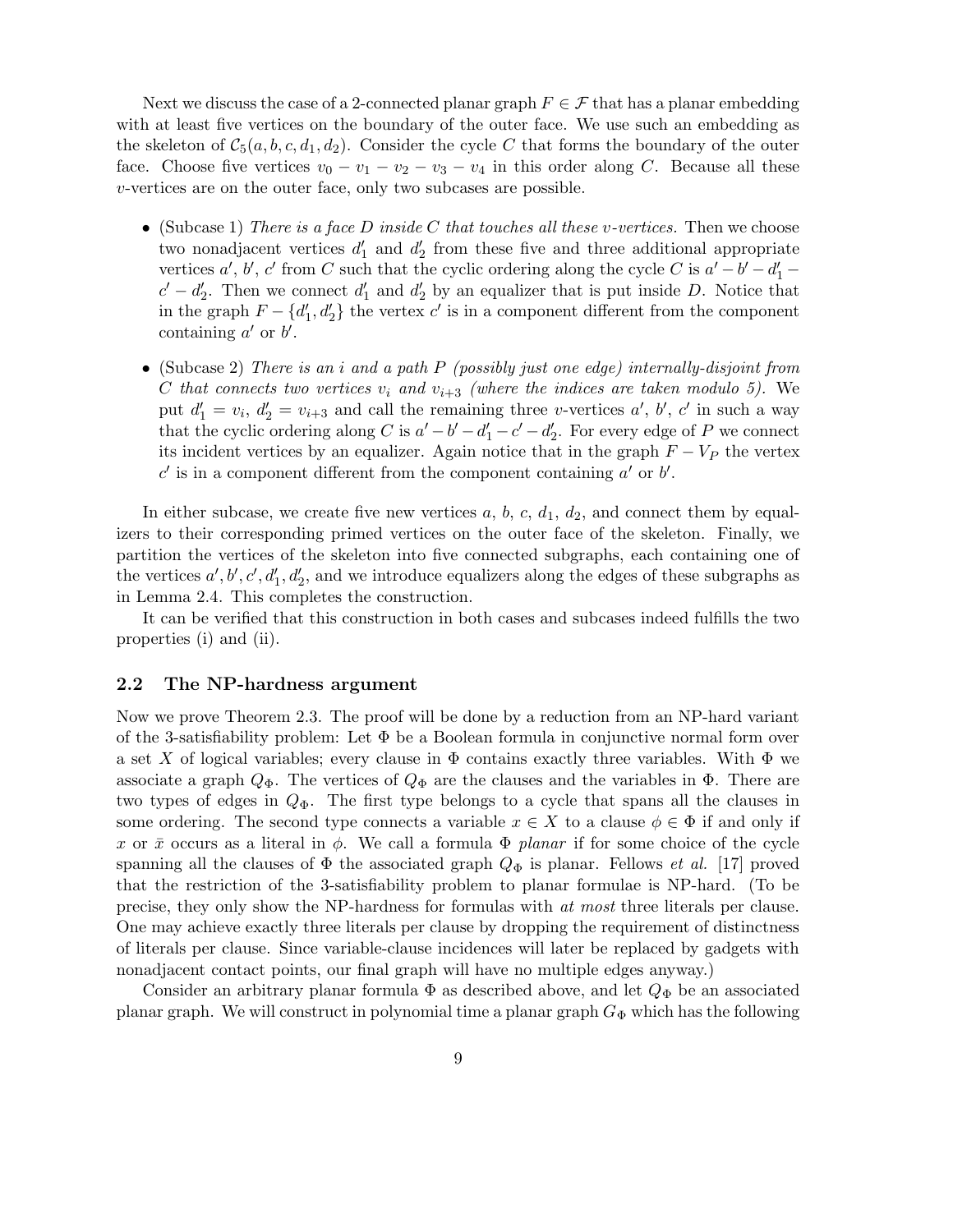two properties: If formula  $\Phi$  is satisfiable, then  $G_{\Phi}$  has a strongly  $\mathcal{F}$ -free 2-coloring. If  $G_{\Phi}$  has a weakly  $\mathcal F$ -free 2-coloring, then formula  $\Phi$  is satisfiable. This clearly will prove Theorem 2.3.

Fix a planar embedding of  $Q_{\Phi}$ . The cycle through the clause vertices divides the plane into a bounded and an unbounded region. Variables in  $X$  that are embedded in the unbounded region are called outer variables, and variables in the bounded region are called inner variables. As it is usual in reductions from planar SAT, we construct a graph from the planar drawing of  $Q_{\Phi}$  by a series of local replacements. Slightly informally described, we thicken the edges and the vertices in the planar embedding of  $Q_{\Phi}$  such that they become streets and squares; this yields a map into which we will put our gadgets. For every variable  $x \in X$ , we put a vertex  $v(x)$  into the square corresponding to x. For every clause  $\phi \in \Phi$ , we put a corresponding clause gadget into the square corresponding to  $\phi$  in the following way.

- If all three literals in clause  $\phi$  belong to inner variables, then the clause gadget for  $\phi$ is a clause gadget  $C_4(a, b, c, d)$  with four contact points. The contact point d lies in the center of the square of  $\phi$ , and the contact points a, b, c lie at the beginning of the streets leading to these three inner variables.
- If two literals in clause  $\phi$  belong to inner variables and one literal belongs to an outer variable, then the clause gadget for  $\phi$  is a clause gadget  $C_5(a, b, c, d_1, d_2)$  with five contact points. The contact points  $d_1$  and  $d_2$  lie at the beginning of the streets that lead to the left and the right neighbors of the clause  $\phi$  on the clause cycle. The contact points a and b lie at the beginning of the streets that lead to the two inner variables. The contact point  $c$  lies at the beginning of the street that leads to the outer variable.
- The case of three outer variables, and the case of one inner and two outer variables are handled symmetrically to the above two cases.

If the variable x occurs un-negated (respectively, negated) in the clause  $\phi$ , then we put an equalizer (respectively, a negator) from  $v(x)$  to the corresponding contact point in the clause gadget for  $\phi$ . Finally, we put an equalizer gadget between the d-vertices into every street that connects a clause square to another clause square, and thus connect all clause gadgets into a ring. These equalizer gadgets connect contact points d from clause gadgets  $C_4(a, b, c, d)$ , and contact points  $d_1$  and  $d_2$  from clause gadgets  $C_5(a, b, c, d_1, d_2)$  in an appropriate way. This completes the construction of the graph  $G_{\Phi}$  which is easily seen to be planar.

Assume that formula  $\Phi$  is satisfiable, and consider a satisfying truth assignment. Intuitively speaking, color 1 will correspond to TRUE and color 0 will correspond to FALSE. Color all contact points d,  $d_1$ , and  $d_2$  of clause gadgets by color 0. If variable x is TRUE, then color the vertex  $v(x)$  by color 1. If x is FALSE, then color  $v(x)$  by 0. The equalizers and negators propagate the colors (respectively opposite colors) of the variables to the corresponding contact points  $a, b, c$  in the clause gadgets. Since the truth assignment is a satisfying truth assignment, in every clause gadget at least one of the contact points  $a, b, c$  is colored 1. Moreover, in every clause gadget the contact points d (respectively,  $d_1$  and  $d_2$ ) are colored 0. Therefore, we can use property (ii) of the clause gadgets to get a strongly  $\mathcal{F}\text{-free}$ 2-coloring of all used clause gadgets. Altogether, this yields a strongly  $\mathcal{F}\text{-free}$  2-coloring for the graph  $G_{\Phi}$ .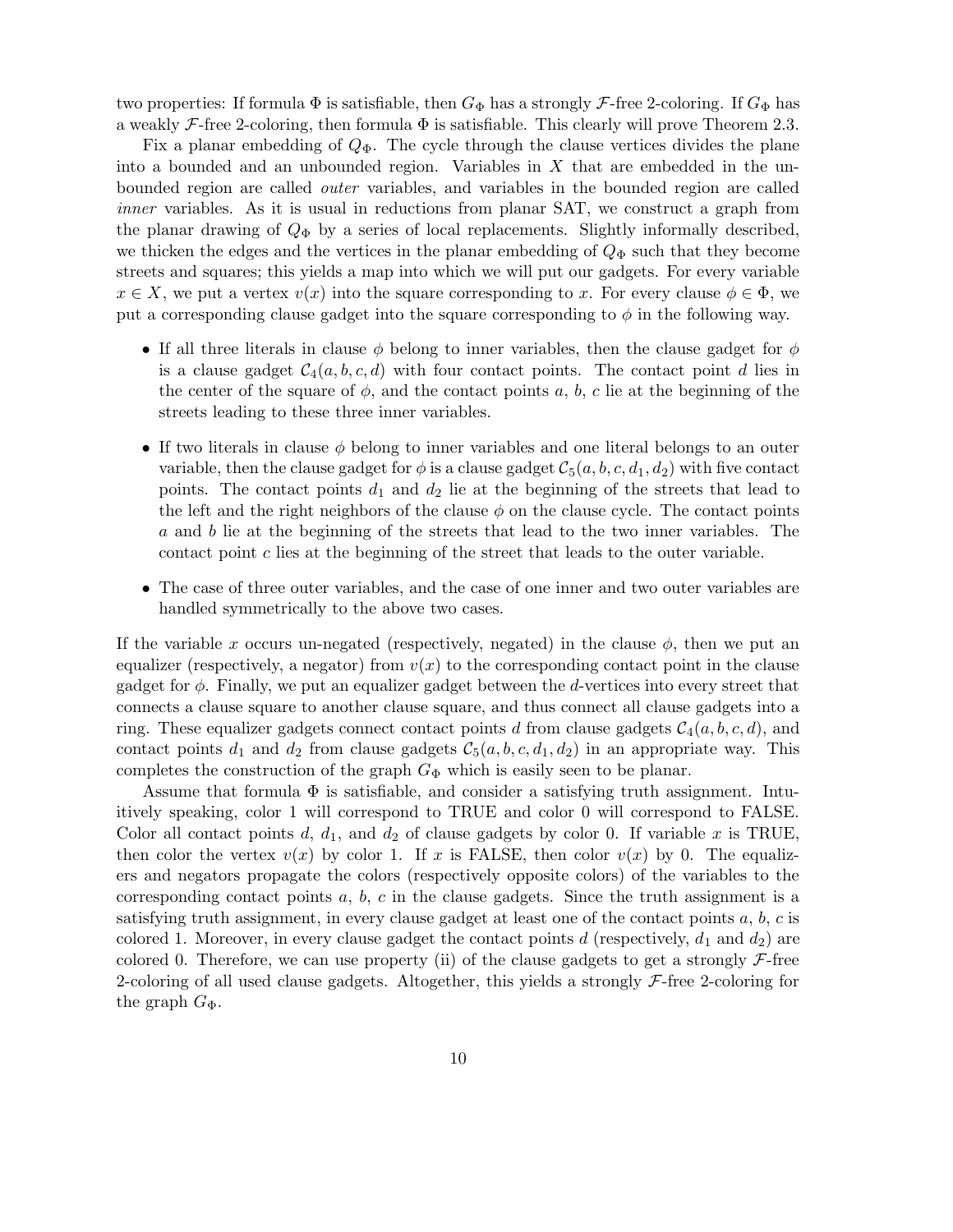Now assume that  $G_{\Phi}$  has a weakly *F*-free 2-coloring. Because of the ring of equalizer gadgets that connect the clause gadgets to each other and property (i) of the  $C_5$ -gadgets, all contact points  $d, d_1, d_2$  of clause gadgets must receive the same color; without loss of generality we assume that this color is 0. We construct the following truth assignment for X: If  $v(x)$  is colored 1, then x is set to TRUE. If  $v(x)$  is colored 0, then x is set to FALSE. Suppose for the sake of contradiction that some clause  $\phi$  in  $\Phi$  is not satisfied by this truth setting. Then the three literals in  $\phi$  all are FALSE, and hence all three contact points a, b, c in the corresponding clause gadget are colored 0. But then all contact points of this clause gadget are colored 0, and by property (i) of the clause gadgets the coloring cannot be a weakly  $\mathcal F$ -free 2-coloring. This contradiction shows that  $\Phi$  is satisfiable.

This completes the proof of Theorem 2.3.

## 3 Tree-free 2-colorings of planar graphs

The main result of this section is an NP-hardness result for weakly and strongly T-free 2-colorings of planar graphs for the case where  $T$  is a tree with at least two edges (see Theorem 3.3). The proof of this result is based on an inductive argument over the number of edges in T. The following two propositions are used as the base case of the induction.

Let  $K_{1,k}$  denote the complete bipartite graph with one vertex in one color class and the other  $k \geq 1$  vertices in the other color class. The leftmost drawing in Figure 2 shows a  $K_{1,7}$ .

**Proposition 3.1.** For every  $k \geq 2$ , it is NP-hard to decide whether a planar graph has a weakly (strongly)  $K_{1,k}$ -free 2-coloring.

*Proof.* For  $k = 2$ , the statement for weakly  $K_{1,k}$ -free 2-colorings follows from Proposition 1.1, and the statement for strongly  $K_{1,k}$ -free 2-colorings follows from Proposition 1.2.(i).

For  $k \geq 3$ , we apply Theorem 2.3. The first condition in this theorem is fulfilled, since for  $k \geq 3$ , the star  $K_{1,k}$  is a graph on at least four vertices with a cut vertex.

For the second condition, we note that the complete bipartite graph  $K_{2,2k-1}$  with color classes I with  $|I| = 2k - 1$ , and  $\{a, b\}$ , is an  $(a, b)$ -equalizer for  $\mathcal{F} = \{K_{1,k}\}\$ . This graph satisfies Definition 2.2.(i): In any 2-coloring, at least k of the vertices in I receive the same color, say color 0. If a and b are colored differently, then one of them is colored 0. This would yield an induced monochromatic  $K_{1,k}$ . A good coloring as required in Definition 2.2.(ii) results from coloring  $a$  and  $b$  by the same color, and all vertices in  $I$  by the opposite color. This coloring has no monochromatic copy of  $K_{1,k}$  itself, and since all neighbors of the contact points are colored with the other color than the contact points, no monochromatic copy of  $K_{1,k}$  may cross the equalizer.  $\Box$ 

As we mentioned in Section 1.1, Cowen, Goddard & Jesurum [15] have shown that the defective  $(2, d)$ -coloring problem for any  $d \geq 1$  is NP-hard even for planar graphs. This implies that strongly  $K_{1,k}$ -free 2-coloring is NP-hard for planar graphs for any  $k \geq 2$ , so the above proof is needed for the weak case only.

For  $1 \leq k \leq m$ , a *double-star*  $X_{k,m}$  is a tree of the following form:  $X_{k,m}$  has  $k+m+2$ vertices. There are two adjacent central vertices  $y_1$  and  $y_2$ . Vertex  $y_1$  is adjacent to k leaves, and  $y_2$  is adjacent to m leaves. In other words, the double-star  $X_{k,m}$  results from adding an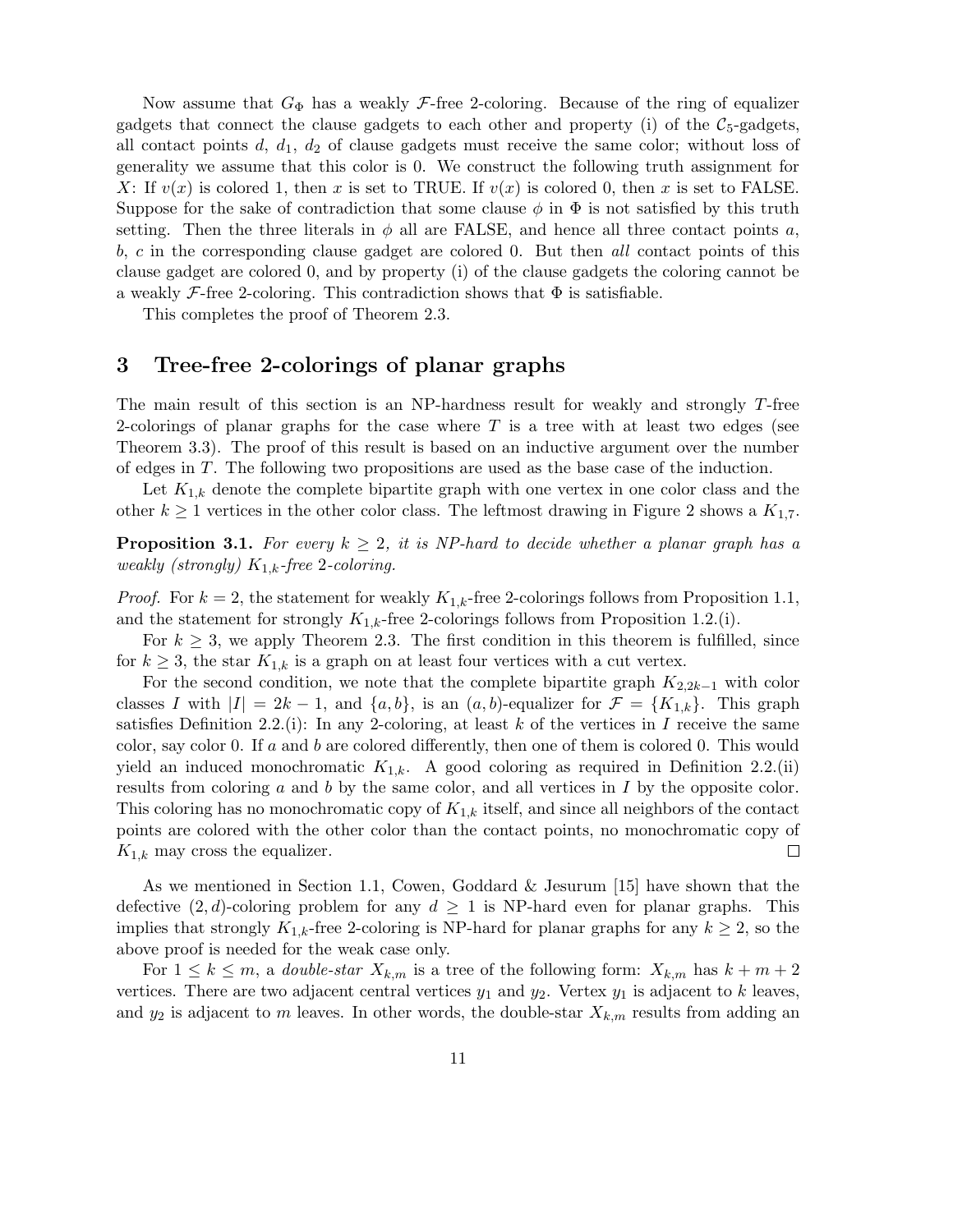

Figure 2: The graph  $K_{1,7}$  and the double-stars  $X_{4,5}$  and  $X_{1,1}$ .

edge between the centers (vertices of maximum degree) of  $K_{1,k}$  and  $K_{1,m}$ . See Figure 2 for an illustration. Note that  $X_{1,1}$  is isomorphic to the path  $P_4$ .

**Proposition 3.2.** For every  $1 \leq k \leq m$ , it is NP-hard to decide whether a planar graph has a weakly (strongly)  $X_{k,m}$ -free 2-coloring.

*Proof.* We apply Theorem 2.3. The first condition in this theorem is fulfilled, since  $X_{k,m}$  is a graph on at least four vertices with a cut vertex. For the second condition, we construct an  $(a, b)$ -equalizer.

The  $(a, b)$ -equalizer  $\mathcal{E} = (V', E')$  consists of  $2m + k - 1$  independent copies  $(V^i, E^i)$  of the double-star  $X_{k,m}$  where  $1 \leq i \leq 2m+k-1$ . Moreover, there are five special vertices a, b,  $v_1$ ,  $v_2$ , and  $v_3$ . We define

$$
V' = \{v_1, v_2, v_3, a, b\} \cup \bigcup_{1 \le i \le 2m+k-1} V^i \quad \text{and}
$$
  
\n
$$
E' = \{v_1v_2, v_2v_3, v_1v_3, av_3, bv_3\} \cup
$$
  
\n
$$
\bigcup_{1 \le i \le 2m+k-1} E^i \cup
$$
  
\n
$$
\bigcup_{1 \le i \le m} \{v_1v : v \in V^i\} \cup
$$
  
\n
$$
\bigcup_{m+1 \le i \le 2m} \{v_2v : v \in V^i\} \cup
$$
  
\n
$$
\bigcup_{2m+1 \le i \le 2m+k-1} \{v_3v : v \in V^i\}.
$$

See Figure 3 for an illustration.

We claim that every 2-coloring of  $\mathcal E$  with a and b colored differently contains a monochromatic induced copy of  $X_{k,m}$ : Consider some weakly  $X_{k,m}$ -free 2-coloring of  $\mathcal{E}$ . Then each copy  $(V^i, E^i)$  of  $X_{k,m}$  must have at least one vertex that is colored 0 and at least one vertex that is colored 1. If  $v_1$  and  $v_2$  had the same color, then together with appropriate vertices in  $V^i$ ,  $1 \leq i \leq 2m$ , they would form a monochromatic copy of  $X_{k,m}$ . Hence, we may assume by symmetry that  $v_1$  is colored 1, and that  $v_2$  and  $v_3$  are colored 0. Suppose for the sake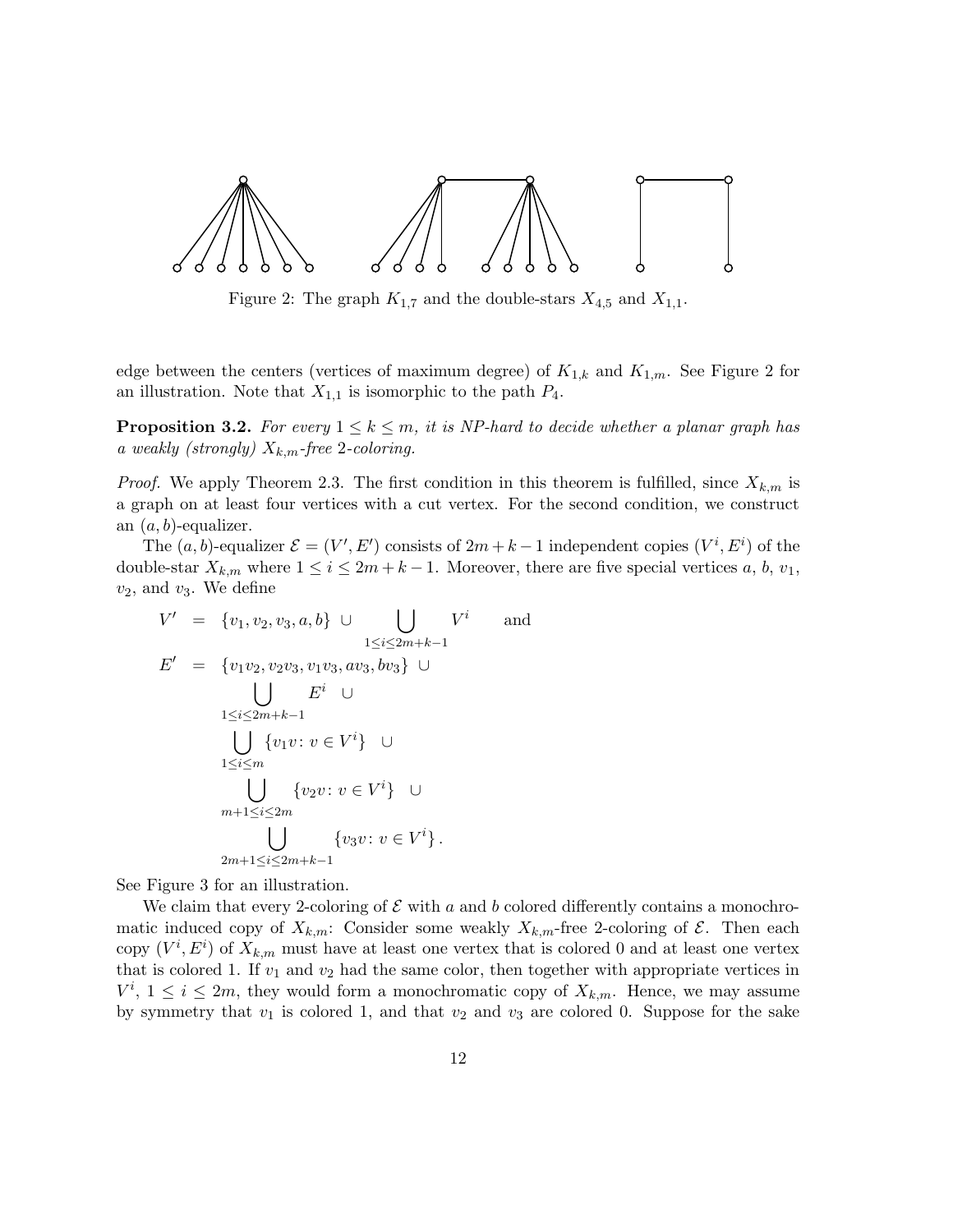

Figure 3: An equalizer for the double-star  $X_{k,m}$ .

of contradiction that  $a$  and  $b$  are colored differently. Then one of them would be colored 0, and there would be a monochromatic copy of  $X_{k,m}$  with center vertices  $v_3$  and  $v_2$ . Thus  $\mathcal E$ satisfies property (i) in Definition 2.2.

To show that also property (ii) in Definition 2.2 is satisfied, we construct a good 2 coloring: The vertices a, b,  $v_1$  are colored 0, and  $v_2$  and  $v_3$  are colored 1. In every set  $V^i$ with  $1 \leq i \leq m$ , one vertex is colored 0 and all other vertices are colored 1. In every set  $V^i$ with  $m+1 \leq i \leq 2m+k-1$ , one vertex is colored 1 and all other vertices are colored 0. This coloring has no monochromatic copy of  $X_{k,m}$ , and since vertex  $v_3$  as the only neighbor of the contact points  $a, b$  is colored differently than  $a, b$ , no monochromatic copy of any tree may cross  $\mathcal{E}$ . □

Now we are ready to prove the main result of this section.

**Theorem 3.3.** Let  $T$  be a tree with at least two edges. Then it is NP-hard to decide whether a planar input graph G has a weakly (strongly) T-free 2-coloring.

*Proof.* By induction on the number  $\ell$  of edges in T. If T has  $\ell = 2$  edges, then  $T = K_{1,2}$ , and NP-hardness follows by Proposition 1.1. If T has  $\ell \geq 3$  edges, then we consider the so-called shaved tree  $T^*$  of T that results from T by removing all the leaves. If the shaved tree  $T^*$  is a single vertex, then  $T$  is a star, and NP-hardness follows by Proposition 3.1. If the shaved tree  $T^*$  is a single edge, then  $T$  is a double-star, and NP-hardness follows by Proposition 3.2.

Hence, it remains to settle the case where the shaved tree  $T^*$  contains at least two edges. In this case we know from the induction hypothesis that weakly (strongly)  $T^*$ -free 2-coloring is NP-hard. Consider an arbitrary planar input graph  $G^*$  for weakly (strongly)  $T^*$ -free 2coloring. To complete the NP-hardness proof, we will construct in polynomial time a planar graph G that has a weakly (strongly) T-free 2-coloring if and only if  $G^*$  has a weakly (strongly)  $T^*$ -free 2-coloring: Let  $\Delta$  be the maximum number of leaves pending on a vertex of T. For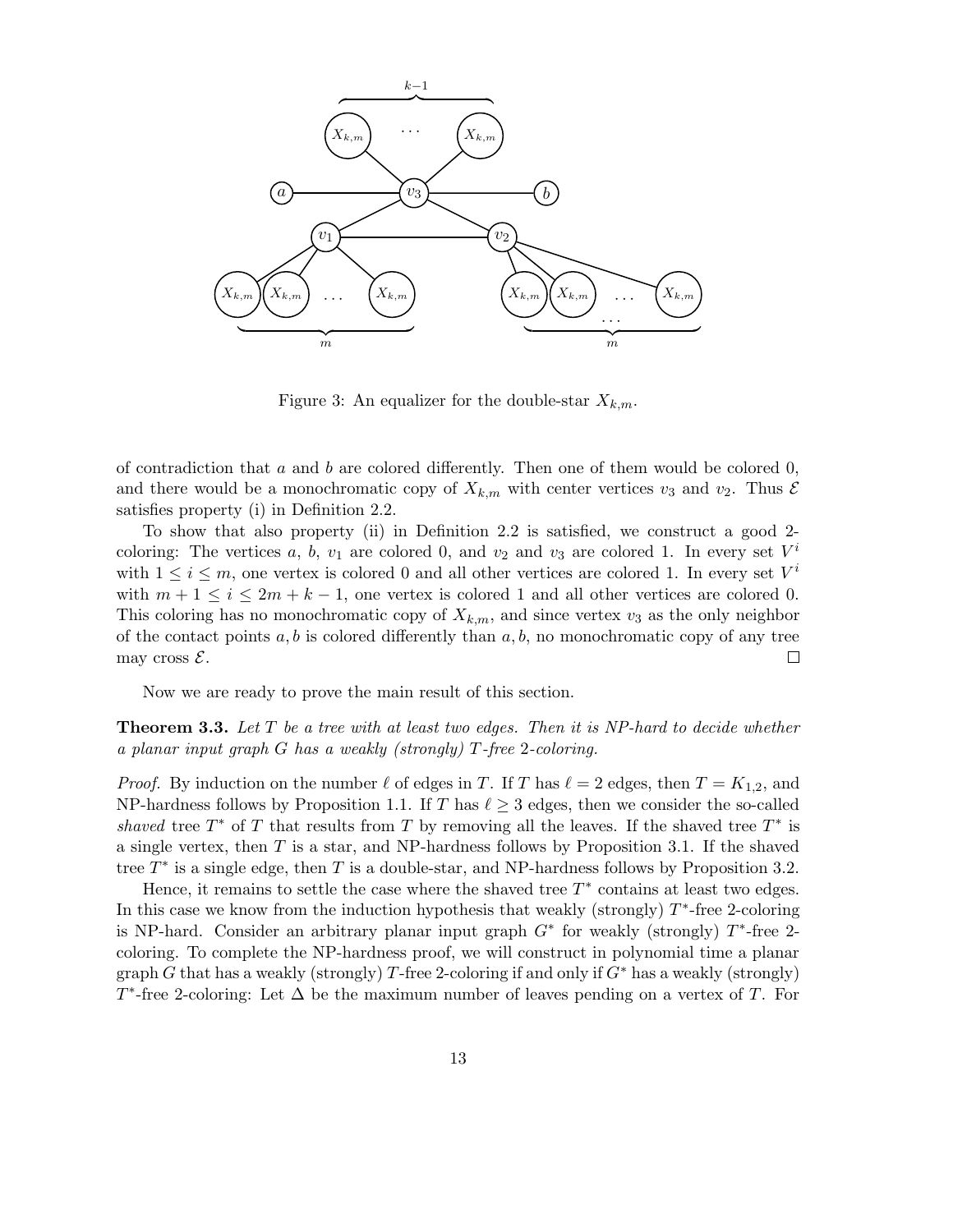every vertex v in  $G^*$ , we create  $\Delta$  independent copies  $T_1(v), \ldots, T_{\Delta}(v)$  of T, and we join v to all vertices of all these copies.

Assume first that  $G^*$  is weakly (strongly)  $T^*$ -free 2-colorable. We extend this coloring to a weakly (strongly) T-free 2-coloring of G by taking a proper 2-coloring of every subgraph  $T_i(v)$ in G, such that for every  $v \in V_{G^*}$ , exactly one vertex of each  $T_i(v)$  receives the same color as v. It can be verified that this extended 2-coloring for  $G$  does not contain any monochromatic copy of T.

Now assume that G is weakly (strongly) T-free 2-colorable, and let c be such a 2-coloring. Every subgraph  $T_i(v)$  in G must meet both colors. This implies that every vertex v in the subgraph  $G^*$  of G has at least  $\Delta$  neighbors of color 0 and at least  $\Delta$  neighbors of color 1 in the subgraphs  $T_i(v)$ . Any monochromatic (induced) copy of  $T^*$  in  $G^*$  would then extend to a monochromatic (induced) copy of T in  $G$ , and hence the restriction of the coloring c to the subgraph  $G^*$  is a weakly (strongly)  $T^*$ -free 2-coloring. This concludes the proof of the theorem. 口

Using the same ideas as in the proofs of the previous theorem and propositions, one can prove the following more general statement about larger sets of forbidden graphs.

**Theorem 3.4.** Let F be a finite set of graphs containing at least one tree with at least two edges. Then both weakly and strongly  $F$ -free 2-coloring are NP-hard.

*Proof.* Let  $T \in \mathcal{F}$  be a tree in  $\mathcal F$  with the minimum number of edges. If  $T = P_3$ , then the remaining graphs in  $\mathcal F$  must be complete (every non-complete connected graph contains  $P_3$  as an induced subgraph), so they could be only  $K_3$  or  $K_4$ . The NP-hardness of  $\mathcal F$ -free 2-coloring then follows from Proposition 1.1, since for coloring triangle-free graphs, graphs containing triangles are irrelevant as forbidden subgraphs.

For  $T$  being a star (with at least three leaves) or a double-star, the result follows directly from the construction of equalizers in the proofs of Propositions 3.1 and 3.2, since the good colorings presented there are such that the neighbors of the contact points receive a different color from the contact points, and the only connected monochromatic subgraphs of the equalizers are singletons (in case of  $T = K_{1,k}$ ) or smaller double-stars  $(X_{k-1,m})$  in case of  $T = X_{k,m}$ ). Since T itself may be used as the skeleton of the negator and the clause gadgets, the good colorings of these gadgets also do not contain a monochromatic copy of any graph of  $F$  (neither induced nor non-induced).

If T is such that the shaved tree  $T^*$  has at least two edges, we proceed by induction similarly as in the proof of Theorem 3.3. For any graph  $F \in \mathcal{F}$ , we denote by  $F^*$  the shaved copy of  $F$ , i.e., the graph obtained from  $F$  by removing all leaves (vertices of degree one). Let  $\Delta$  be the maximum number of leaves pending on a vertex of a graph from F. Construct the graph G from a graph  $G^*$  as in the proof of Theorem 3.3 and use the fact that G has a weakly (strongly)  $\mathcal{F}$ -free 2-coloring if and only if  $G^*$  has a weakly (strongly)  $\mathcal{F}^*$ -free 2-coloring, where  $\mathcal{F}^* = \{ F^* : F \in \mathcal{F} \}.$  $\Box$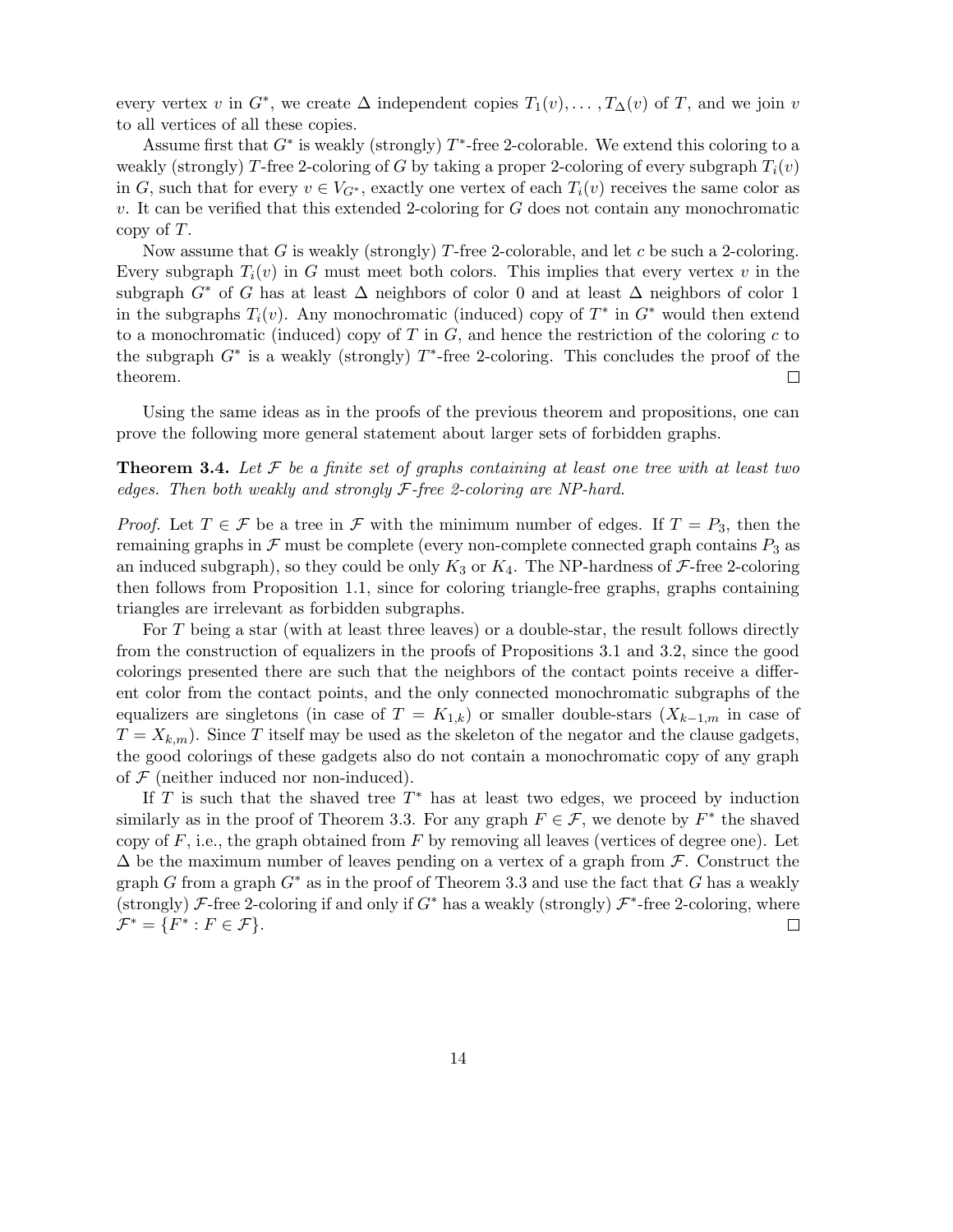## 4 Cycle-free 2-colorings of planar graphs

In this section we turn to the case when the forbidden graph  $F$  is not a tree and hence contains a cycle (we assume  $F$  is connected).

If F contains an odd cycle, then the Four Color Theorem (4CT) shows that any planar graph G has a strongly F-free 2-coloring: a proper 4-coloring of G partitions  $V_G$  into two sets  $S_1$  and  $S_2$  each inducing a bipartite graph. Coloring all the vertices of  $S_i$  by color i yields a strongly F-free 2-coloring of G. If we extend the set of forbidden graphs to all cycles of odd length, denoted by  $\mathcal{F}_{odd}$ , then the converse is also true: In any  $\mathcal{F}_{odd}$ -free 2-coloring of G both monochromatic subgraphs of  $G$  are bipartite, yielding a 4-coloring of  $G$ . To summarize we obtain the following.

**Proposition 4.1.** The statement  $\mathcal{L}^S(\mathcal{F}_{odd}, G) \leq 2$  for every planar graph G" is equivalent to the 4CT.

In case  $F$  is just the triangle  $C_3$ , one can avoid using the heavy  $4CT$  machinery to prove that  $\chi^S(C_3, G) \leq 2$  for every planar graph G by applying a result due to Burstein [10]. A brief sketch of the argument is as follows. Prove by induction that in any plane triangulation, any nonmonochromatic precoloring of the outer face (triangle) can be extended to a coloring which avoids monochromatic triangles.

If F contains no triangles, a result of Thomassen [31] can be applied. He proved that the vertex set of any planar graph can be partitioned into two sets each of which induces a subgraph with no cycles of length exceeding 3. Hence every planar graph is strongly  $\mathcal{F}_{\geq 4}$ -free 2-colorable, where  $\mathcal{F}_{\geq 4}$  denotes the set of all cycles of length exceeding 3. The following theorem summarizes the above observations.

**Theorem 4.2.** If the forbidden connected subgraph  $F$  is not a tree, then every planar graph is strongly and hence also weakly F-free 2-colorable.

The picture changes if one forbids all cycles, or a combination of cycles including the triangle. A result of Stein  $[30]$  states that the vertex set of a plane triangulation G can be partitioned into two sets each inducing a forest if and only if the plane dual of  $G$  is hamiltonian. Since deciding hamiltonicity of planar cubic graphs is NP-hard (see [20]), this implies that deciding whether a (maximal) planar graph has a weakly (strongly) cycle-free 2-coloring is NP-hard. We are able to slightly strengthen this statement.

**Theorem 4.3.** Let  $\mathcal{F}_{345} = \{C_3, C_4, C_5\}$  be the set of cycles of lengths three, four, and five. Then the problem of deciding whether a given planar graph has a weakly (strongly)  $\mathcal{F}_{345}$ -free 2-coloring is NP-hard.

We prove this theorem in a more general setting as a corollary of Theorem 4.4. But first let us note that  $\{C_3, C_4, C_5\}$  is a minimal set of cycles which determines an NP-hard instance of the F-free 2-coloring problem. Indeed, if  $\mathcal{F} \subset \{C_3, C_4, C_5\}$  is a proper subset, then every planar graph is strongly F-free 2-colorable. We have noted this already for  $\mathcal{F} \subseteq \{C_3, C_5\}$ and  $\mathcal{F} \subseteq \{C_4, C_5\}$ , and the last case  $\mathcal{F} = \{C_3, C_4\}$  is covered by the result of Kaiser & Skrekovski [26] who proved that every planar graph is strongly  $\{C_3, C_4\}$ -free 2-colorable.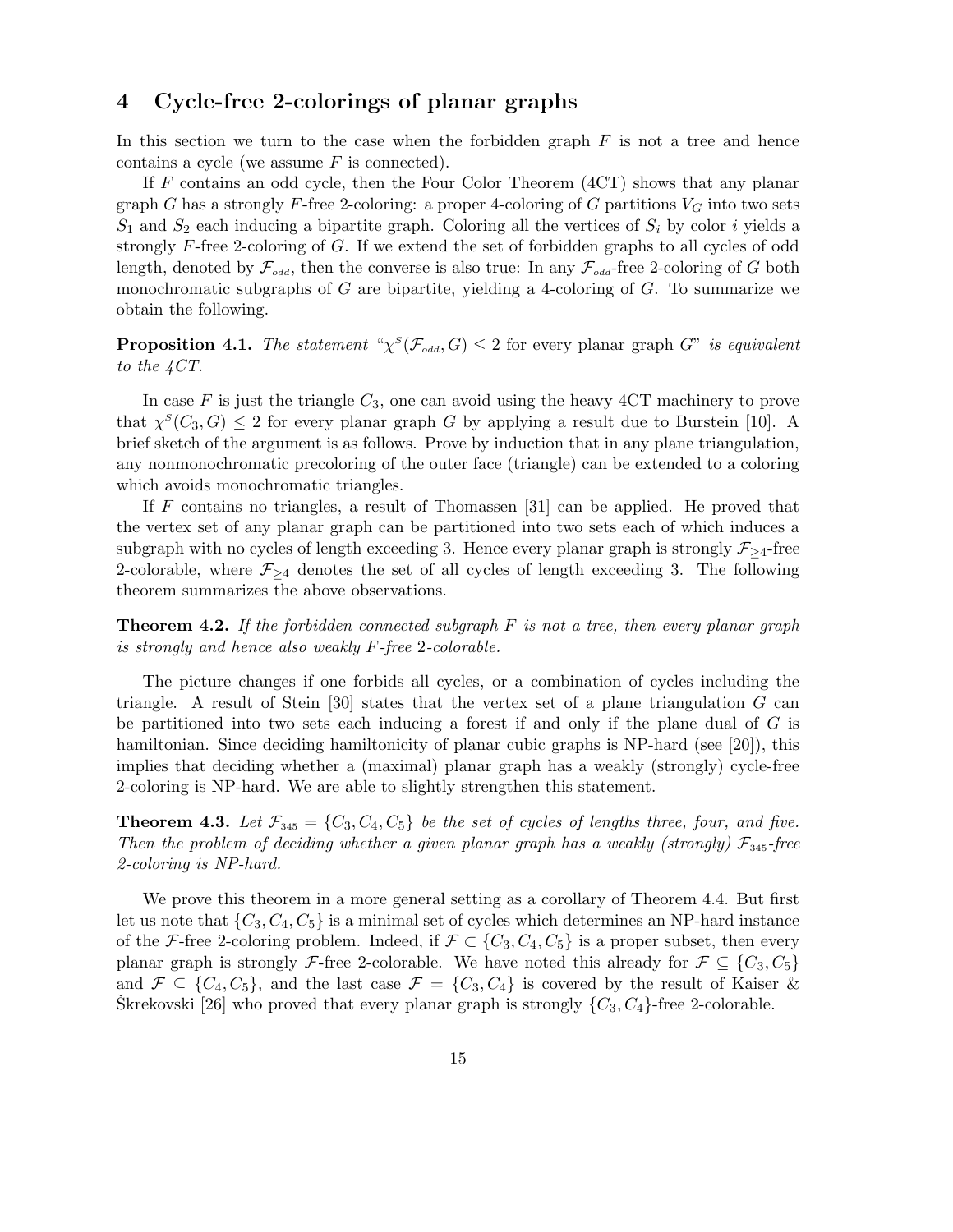**Theorem 4.4.** Let  $\mathcal F$  be a finite set of planar 2-connected graphs. If there exists a planar graph which is not weakly (strongly)  $\mathcal{F}\text{-}$  free 2-colorable, then weakly (strongly)  $\mathcal{F}\text{-}$  free 2-coloring is NP-hard for planar input graphs.

*Proof.* Consider the graphs of  $\mathcal F$  with some fixed plane embeddings. If every face of every graph  $F \in \mathcal{F}$  is  $C_3$  or  $C_4$ , then every planar graph is strongly  $\mathcal{F}$ -free 2-colorable by the main result in [26]. If not, there is an  $F \in \mathcal{F}$  with a face of size at least 5 and the first assumption of Theorem 2.3 is met.

Next we show how to construct an equalizer. Let  $H'$  be a smallest (by the number of edges) planar graph which is not weakly (strongly)  $\mathcal{F}$ -free 2-colorable. Take an edge  $xy \in E_{H'}$  and denote by  $H$  the graph obtained from  $H'$  by deleting this edge. Then  $H$  is weakly (strongly) F-free 2-colorable, and in every weakly (strongly) F-free 2-coloring of H the vertices x and y receive the same color. We construct an equalizer  $\mathcal E$  by concatenating sufficiently many copies of  $H$ . More formally, choose a number  $k$  to be larger than the order of any graph in *F*. The copies of *H* will be  $H_i = (V_i, E_i)$  with  $V_i = \{v_i : v \in V_H\}$  and  $E_i = \{u_i v_i : uv \in E_H\}$ , for  $i = 1, 2, \ldots, k$ . For  $i = 1, 2, \ldots, k - 1$ , we identify  $y_i$  with  $x_{i+1}$ , and we set  $a = x_1$  and  $b = y_k$  to be the contact points.

Clearly  $\mathcal E$  is planar and in every weakly (strongly)  $\mathcal F$ -free 2-coloring of  $\mathcal E$  the vertices  $x_i, y_i$ for  $i = 1, 2, \ldots, k$ , and hence also a and b, receive the same color.

Let c be a weakly (strongly) F-free 2-coloring of H. Color  $\mathcal E$  using c on every  $H_i$ . Consider a graph  $F \in \mathcal{F}$ . No copy of F which lies entirely in  $\mathcal{E}$  is monochromatic, since the 2connectedness of F implies that such a copy of F lies entirely within one of the  $H_i$ 's. Therefore this 2-coloring of  $\mathcal E$  is weakly (strongly) F-free. It also follows from the 2-connectedness of F that every copy of F which crosses  $\mathcal E$  contains a path from a to b through  $\mathcal E$ . But every such path has more vertices than F. Hence the 2-coloring of  $\mathcal E$  is good.  $\Box$ 

To conclude the proof of Theorem 4.3, it would suffice to construct a planar graph which is not weakly  $\mathcal{F}_{345}$ -free 2-colorable. It is, however, equally simple to describe an equalizer for  $\mathcal{F}_{345}$  (and exploit the fact that  $C_5 \in \mathcal{F}_{345}$  is 2-connected and every plane drawing contains a face of size 5): Let  $\Theta(x, y)$  be the graph depicted in Figure 4. This graph has the following important property: In any weakly  $\mathcal{F}_{345}$ -free 2-coloring of  $\Theta(x, y)$ , the vertices x and y have different colors (we leave the simple proof of this fact to the reader). The  $(a, b)$ -equalizer is constructed from a graph  $\Theta(a, x)$  and a graph  $\Theta(b, y)$  by identifying the two vertices x and y. A good 2-coloring of the  $(a, b)$ -equalizer is induced by the 2-coloring indicated in Figure 4.

The following statement is now a direct corollary of Theorem 4.4 and Theorem 4.3.

**Corollary 4.5.** For any finite set  $\mathcal{F}_{>345} \supseteq \{C_3, C_4, C_5\}$  of cycles, both weakly and strongly  $\mathcal{F}_{>345}$ -free 2-coloring are NP-hard for planar input graphs.

## 5 3-colorings of planar graphs

A linear forest is a disjoint union of paths (some of which may be trivial). The following result was proved independently in [23] and [28].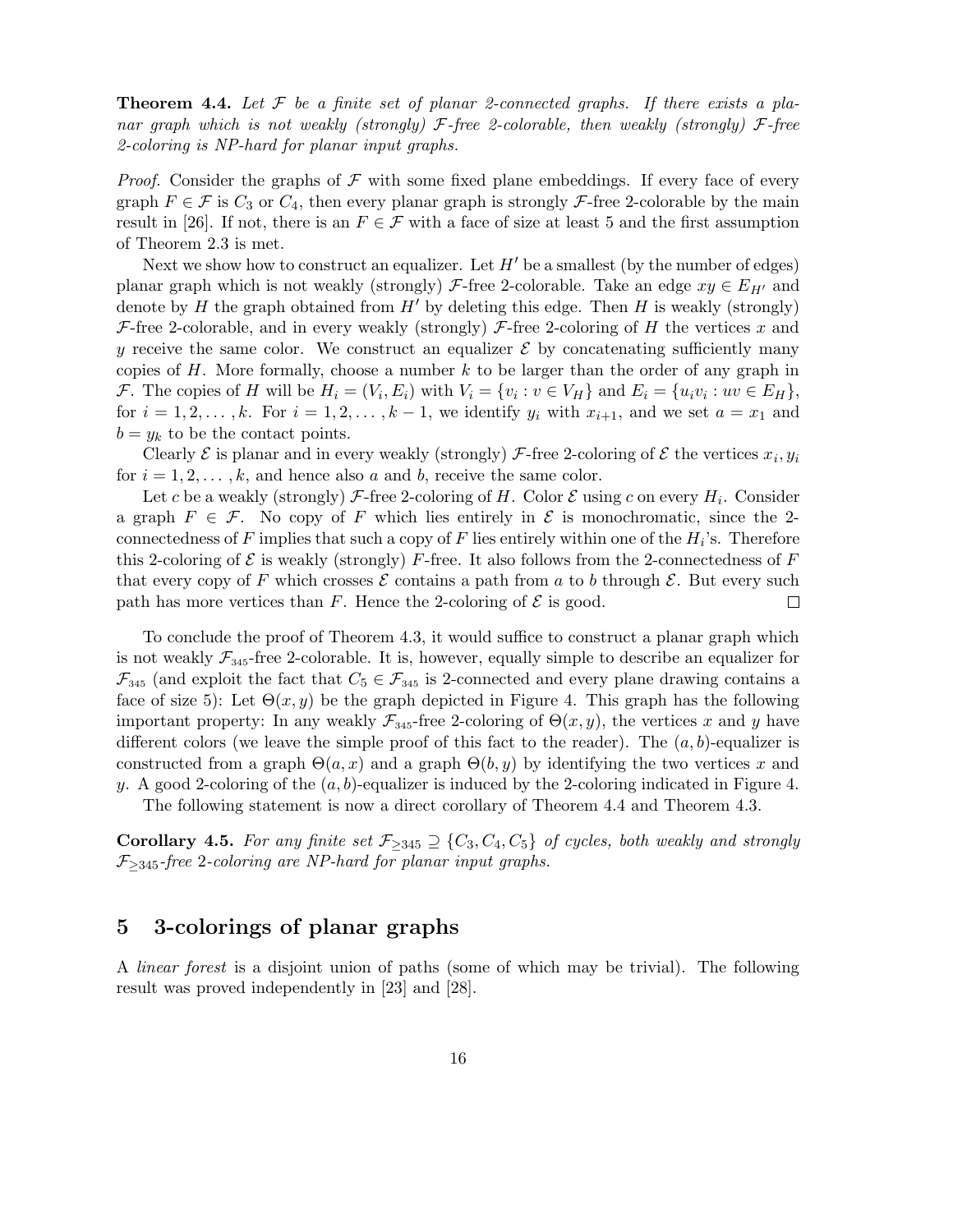

Figure 4: A gadget for the forbidden set  $\mathcal{F}_{345}$  in Theorem 4.3.

#### Proposition 5.1. [Goddard [23] and Poh [28]]

Every planar graph has a partition of its vertex set into three subsets such that every subset induces a linear forest.

This result immediately implies that if a connected graph F is not a path, then  $\chi^W(F, G) \leq$ 3 and  $\chi^S(F, G) \leq 3$  hold for all planar graphs G. Hence, these coloring problems are trivially solvable in polynomial time.



Figure 5: Example for the graph  $Y_3$ .

We now turn to the remaining cases of  $F$ -free 3-coloring for planar graphs where the forbidden graph  $F$  is a path. We start with a technical lemma that will yield a gadget for the NP-hardness argument.

**Lemma 5.2.** For every  $k \geq 2$ , there exists an outerplanar graph  $Y_k$  that satisfies the following properties.

- (i)  $Y_k$  is not weakly  $P_k$ -free 2-colorable.
- (ii) There exists a strongly  $P_k$ -free 3-coloring of  $Y_k$ , in which at least one color class being is independent set.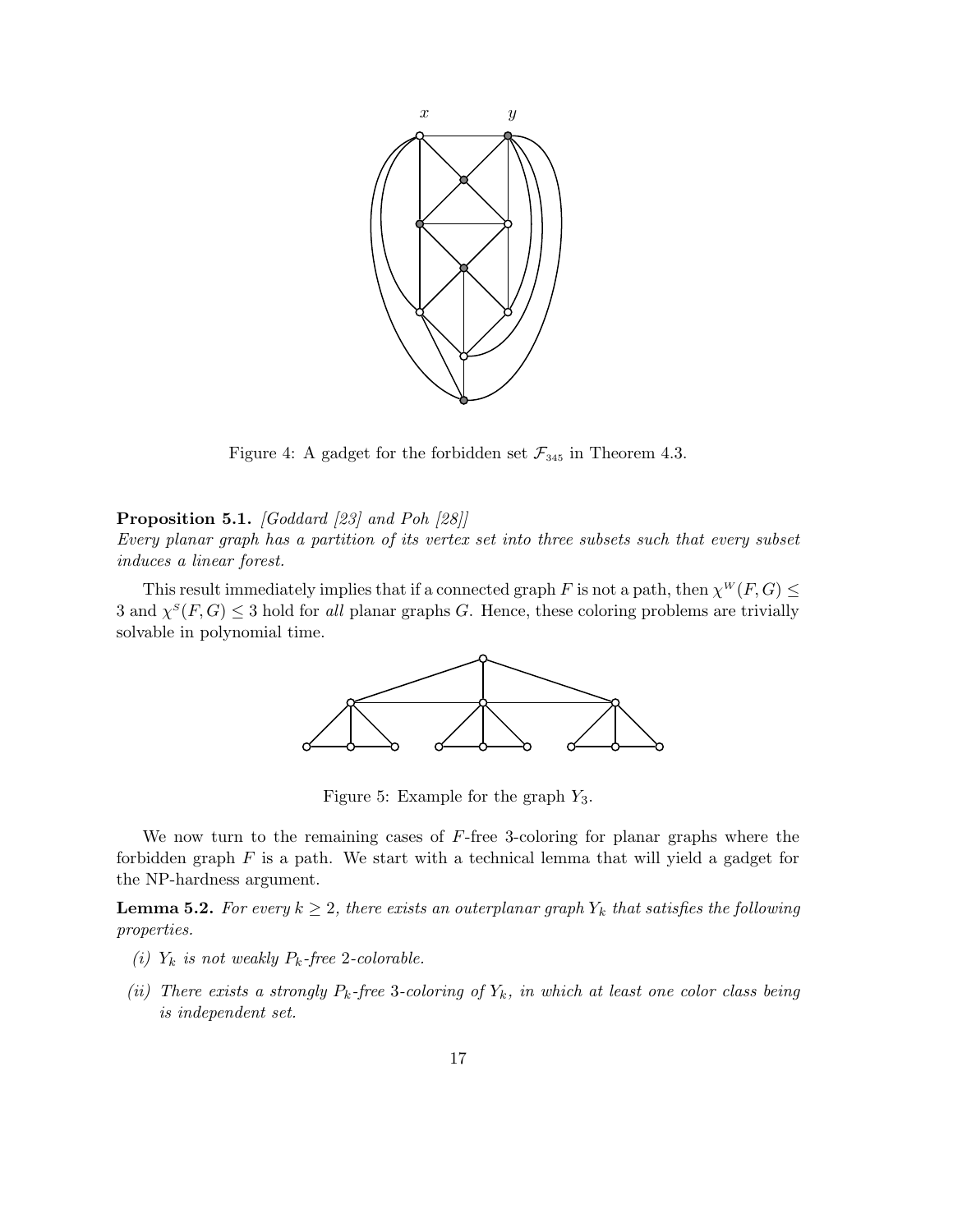*Proof.* The skeleton of the graph  $Y_k$  is formed by a regular tree, in which every inner vertex has exactly  $k$  children, and all paths from the root to a leaf have exactly  $k$  vertices. Additionally to the edges in this regular tree, the children of every inner vertex are connected by a path. See Figure 5 for an illustration.

Suppose there was a  $P_k$ -free 2-coloring of  $Y_k$ . Since the children of any vertex induce a path  $P_k$ , both colors must show up at the children. Consequently, for every inner vertex v at least one of its children must get the same color as  $v$ . But this yields a monochromatic induced  $P_k$  running from the root to some leaf. This contradiction proves property (i). Property (ii) is straightforward to prove: The graph  $Y_k$  is outerplanar, and hence properly 3-colorable.  $\Box$ 

**Theorem 5.3.** For any path  $P_k$  with  $k \geq 2$ , it is NP-hard to decide whether a planar input graph has a weakly (strongly)  $P_k$ -free 3-coloring.

*Proof.* We will use induction on k. The basic cases are  $k = 2$  and  $k = 3$ . For  $k = 2$ , both weakly and strongly  $P_2$ -free 3-colorings are equivalent to proper 3-coloring which is well-known to be NP-hard for planar graphs.

Next, consider the case  $k = 3$ . Proposition 1.2.(ii) yields NP-hardness of strongly  $P_{3}$ free 3-coloring for planar graphs. For weakly  $P_3$ -free 3-coloring, we sketch a reduction from proper 3-coloring of planar graphs. As a gadget, we use the outerplanar graph Z depicted in Figure 6. The crucial property of Z is that it does not allow a weakly  $P_3$ -free 2-coloring, as is easily checked. Now consider an arbitrary planar graph  $G$ . From  $G$  we construct the planar graph  $G'$ : For every vertex v in G, create a copy  $Z(v)$  of Z, and add all possible edges between v and  $Z(v)$ . Since  $Z(v)$  is outerplanar, the new graph  $G'$  is planar. It is easy to verify that  $\chi(G) \leq 3$  if and only if  $\chi^W(P_3, G') \leq 3$ .



Figure 6: The graph Z in the proof of Theorem 5.3.

For  $k \geq 4$ , we will give a reduction from weakly (strongly)  $P_{k-2}$ -free 3-coloring to weakly (strongly)  $P_k$ -free 3-coloring. Consider an arbitrary planar graph  $G$ , and construct the following planar graph  $G'$ : For every vertex v in G, create a copy  $Y_k(v)$  of the graph  $Y_k$  from Lemma 5.2, and add all possible edges between v and  $Y_k(v)$ . Since  $Y_k$  is outerplanar, the new graph  $G'$  is planar. If G has a weakly (strongly)  $P_{k-2}$ -free 3-coloring, then this can be extended to a weakly (strongly)  $P_k$ -free 3-coloring of G' by coloring the subgraphs  $Y_k(v)$ according to Lemma 5.2.(ii). And if G' has a weakly (strongly)  $P_k$ -free 3-coloring, then by Lemma 5.2.(i) this induces a weakly (strongly)  $P_{k-2}$ -free 3-coloring for G. □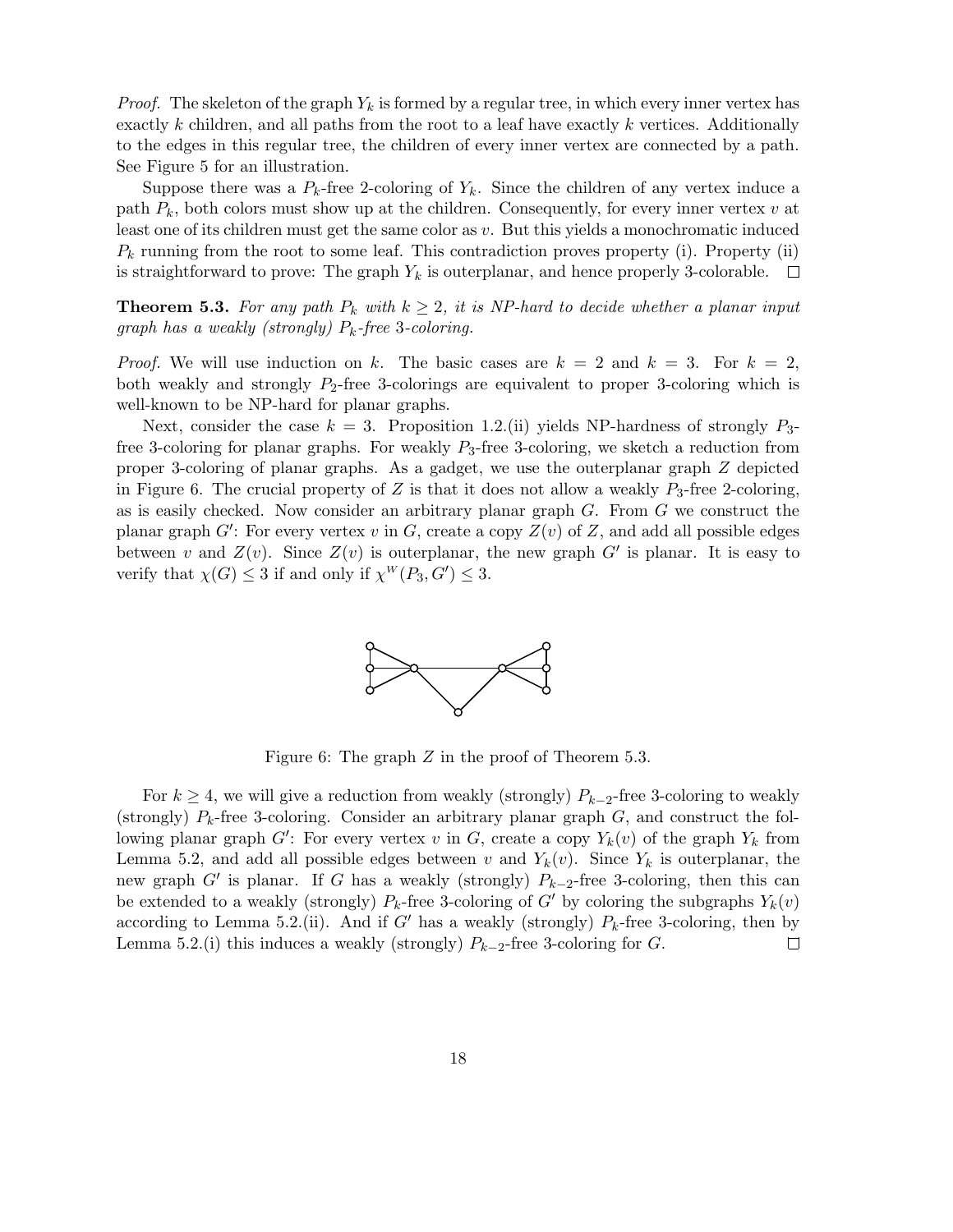## 6 Concluding remarks and open problems

6.1 Triangle-free graphs. By modifying the gadgets for the equalizers in such a way that the planar graph  $G_{\Phi}$  constructed in the proof of Theorem 2.3 becomes triangle-free, one might be able to prove complexity results for weakly (strongly) F-free 2-coloring restricted to triangle-free planar graphs. In fact, it is not difficult to apply this method to prove that for  $F = K_{1,k}$  with  $k \geq 2$ , weakly (strongly) F-free 2-coloring remains NP-hard for triangle-free planar graphs.

**Problem.** Is it true that every triangle-free planar graph  $G$  is  $P_4$ -free 2-colorable? This would imply that for every connected graph  $F$  of diameter at least 3 there is a weakly  $F$ -free 2-coloring of G.

6.2 Monotonicity. All our NP-hardness techniques are such that hardness proofs for  $\mathcal{F}\text{-free}$ 2-colorability extend naturally to NP-hardness of  $\mathcal{F}'$ -free 2-colorability for any finite  $\mathcal{F}' \supseteq \mathcal{F}$ . This raises the following question.

**Problem.** For finite sets of graphs  $\mathcal{F}' \supseteq \mathcal{F}$ , is it true that  $\mathcal{F}' - F - 2 - CPG \propto \mathcal{F} - F - 2 - CPG$  $CPG$ ? ( $\mathcal{F} - F - 2 - CPG$  standing for  $\mathcal{F}$ -Free-2-Coloring-Planar-Graphs.)

Note that this is not necessarily true for infinite sets of forbidden graphs. The infinite set  $\mathcal{F}_{cycle}$  of all cycles has uncountably many subsets, and if each of these defines a different problem, infinitely many of them will have to be undecidable, whereas deciding the existence of an  $\mathcal{F}_{cycle}$ -free 2-coloring is surely in NP.

6.3 Forbidden sets of cycles. It would be interesting to characterize for which particular (finite) sets of forbidden cycles the  $\mathcal{F}\text{-}$  free 2-coloring problem on planar graphs is feasible and for which it is hard. In particular, for two cycles this question remains open if one of them is the triangle and the other one is an even cycle of length greater than 4.

**Problem.** For which  $k > 2$  does there exist a planar graph which is not  $\{C_3, C_{2k}\}$ -free 2-colorable?

6.4 Equalizers. Despite our inductive proof of NP-hardness for forbidden trees, it would be interesting to know whether one can use the equalizer gadget machinery directly.

Problem. Does there exist an equalizer for any tree T?

## Acknowledgments

We are grateful to Oleg Borodin, Alesha Glebov, Sasha Kostochka, and Carsten Thomassen for fruitful discussions on the topic of this paper.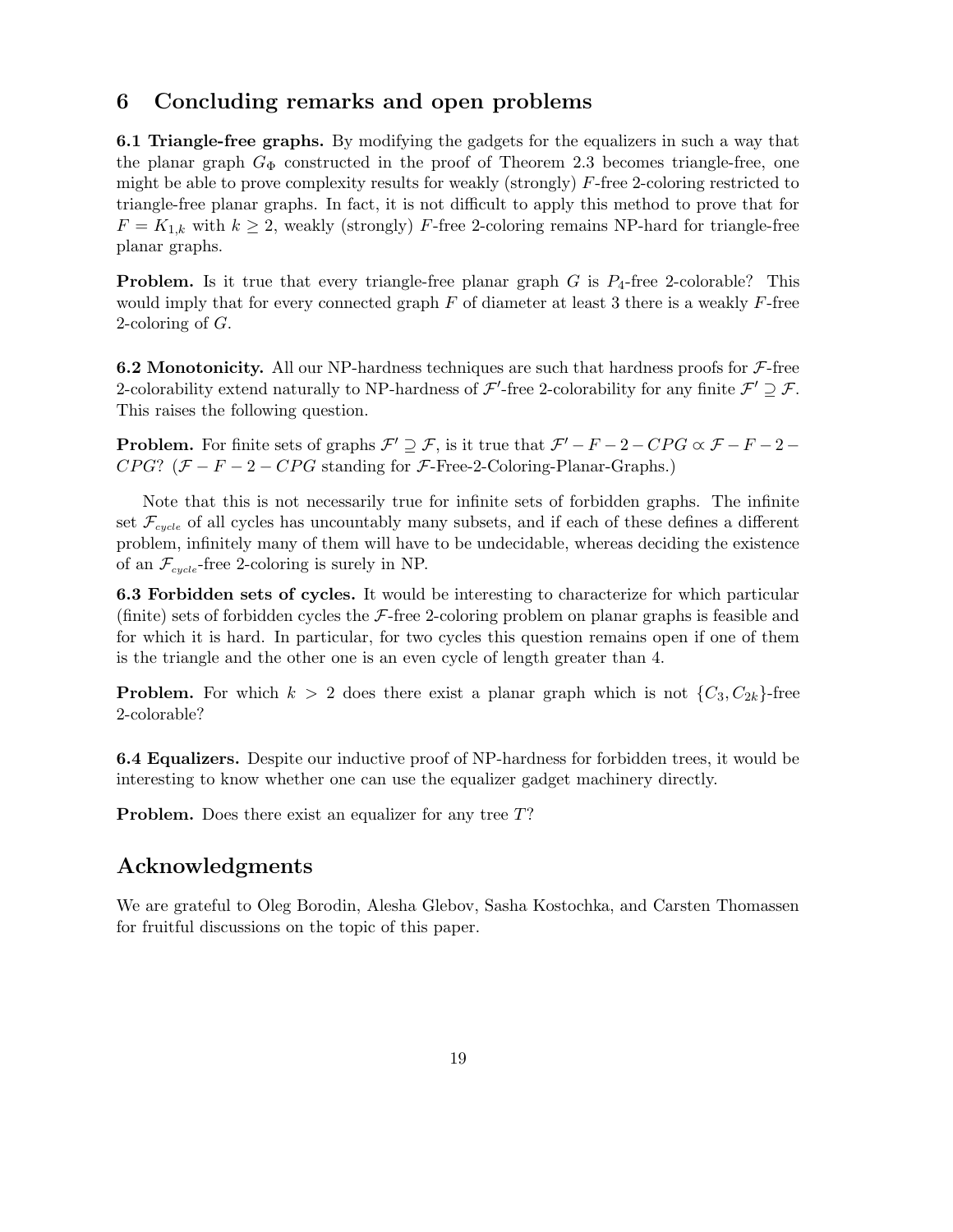## References

- [1] D. ACHLIOPTAS, The complexity of G-free colorability, Discrete Math., 165/166 (1997), pp. 21–30.
- [2] M. O. Albertson, R. E. Jamison, S. T. Hedetniemi, and S. C. Locke, The subchromatic number of a graph, Discrete Math., 74 (1989), pp. 33–49.
- [3] D. ARCHDEACON, A note on defective colorings of graphs in surfaces, J. Graph Theory, 11 (1987), pp. 517–519.
- [4] I. BROERE AND C. M. MYNHARDT, *Generalized colorings of outer-planar and planar* graphs, in Graph theory with applications to algorithms and computer science, Wiley, New York, 1985, pp. 151–161.
- [5] H. BROERSMA, F. V. FOMIN, J. KRATOCHVÍL, AND G. J. WOEGINGER, *Planar graph* coloring with forbidden subgraphs: Why trees and paths are dangerous, Proceedings of the 8th Scandinavian Workshop on Algorithm Theory (SWAT 2002), Springer-Verlag Lecture Notes in Computer Science, vol. 2368, 2002, pp. 160–169.
- [6] H. J. BROERSMA, F. V. FOMIN, J. NEŠETŘIL, AND G. J. WOEGINGER, More about subcolorings, Computing, 69 (2002), pp. 187–203.
- [7] J. I. BROWN AND D. G. CORNEIL, On generalized graph colorings, J. Graph Theory, 11 (1987), pp. 87–99.
- [8] J. I. BROWN AND D. G. CORNEIL, *Graph properties and hypergraph colorings*, Discrete Math., 98 (1991), pp. 81–93.
- [9] J. I. BROWN AND D. G. CORNEIL, On uniquely  $-G$  k-colorable graphs, Quaestiones Math., 15 (1992), pp. 477–487.
- [10] M. I. Burstein, The bi-colorability of planar hypergraphs, Sakharth. SSR Mecn. Akad. Moambe, 78 (1975), pp. 293–296.
- [11] G. Chartrand, D. P. Geller, and S. Hedetniemi, A generalization of the chromatic number, Proc. Cambridge Philos. Soc., 64 (1968), pp. 265–271.
- [12] G. CHARTRAND AND H. V. KRONK, The point-arboricity of planar graphs, J. London Math. Soc., 44 (1969), pp. 612–616.
- [13] G. CHARTRAND, H. V. KRONK, AND C. E. WALL, *The point-arboricity of a graph*, Israel J. Math., 6 (1968), pp. 169–175.
- [14] L. J. Cowen, R. H. Cowen, and D. R. Woodall, Defective colorings of graphs in surfaces: partitions into subgraphs of bounded valency, J. Graph Theory, 10 (1986), pp. 187–195.